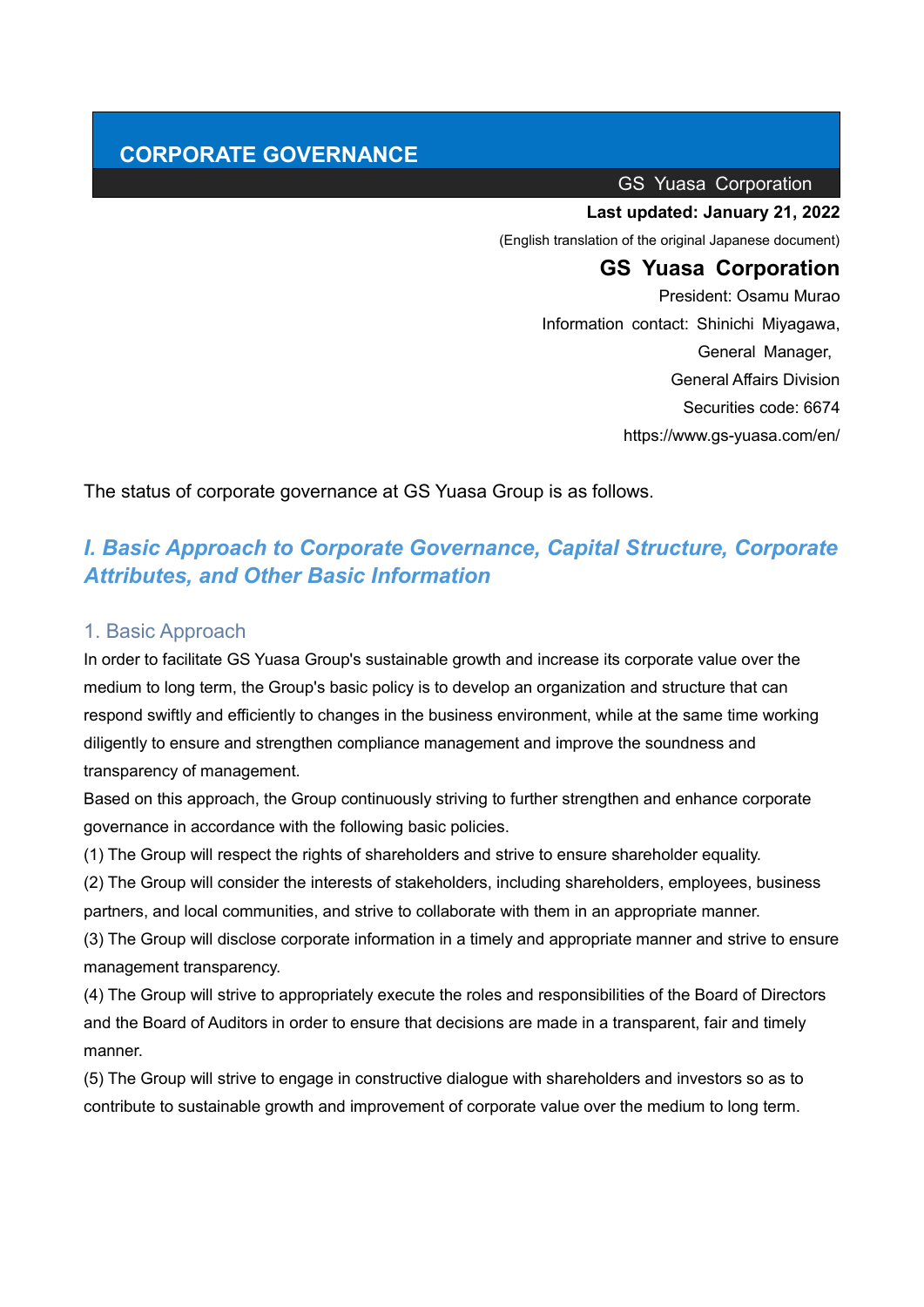## **[Reasons for Non-compliance with Principles of the Corporate Governance Code]**

The Company implements all the principles established in the Corporate Governance Code.

### **[Disclosure in Accordance with Principles of the Corporate Governance Code]**

[Principle 1.4: Cross-shareholdings (strategic shareholdings)]

#### 1. Policy on cross-shareholdings

Shares held by the Company for purposes other than pure investment are those of business partners, etc., with which the Company expects to maintain medium- to long-term relationships, expand transactions, and generate synergies and which the Company believes will enhance corporate value and benefit shareholders and investors.

For this reason, the Board of Directors verifies the rationality of holding each individual stock every year. As a result of this verification, the Company attempts to reduce the number of shares held when it judges that there is no rationality in holding such shares.

2. Criteria for ensuring the proper exercise of voting rights in relation to cross-shareholdings The Company exercises its voting rights in relation to cross-shareholdings after comprehensively evaluating the rationality of the proposals of investee companies from the perspective of improving corporate value over the medium to long term.

[Principle 1.7: Related party transactions]

The rules of the Board of Directors stipulate that the Board of Directors must authorize competitive transactions and transactions with conflicts of interest. The Company also periodically investigates whether or not there are any transactions between directors and auditors and their close relatives, and reports any such transactions to the Board of Directors.

Disclosure is carried out in accordance with laws and regulations by recording the information in the notes on non-consolidated financial statements and in the annual securities report, and those notes on non-consolidated financial statements are posted on the Company's website within the convocation notices for Ordinary General Shareholders Meetings (URL: https://www.gs-yuasa.com/jp/ir/meeting.php).

[Supplementary Principle 2.4.1: Ensuring diversity in the appointment etc. of core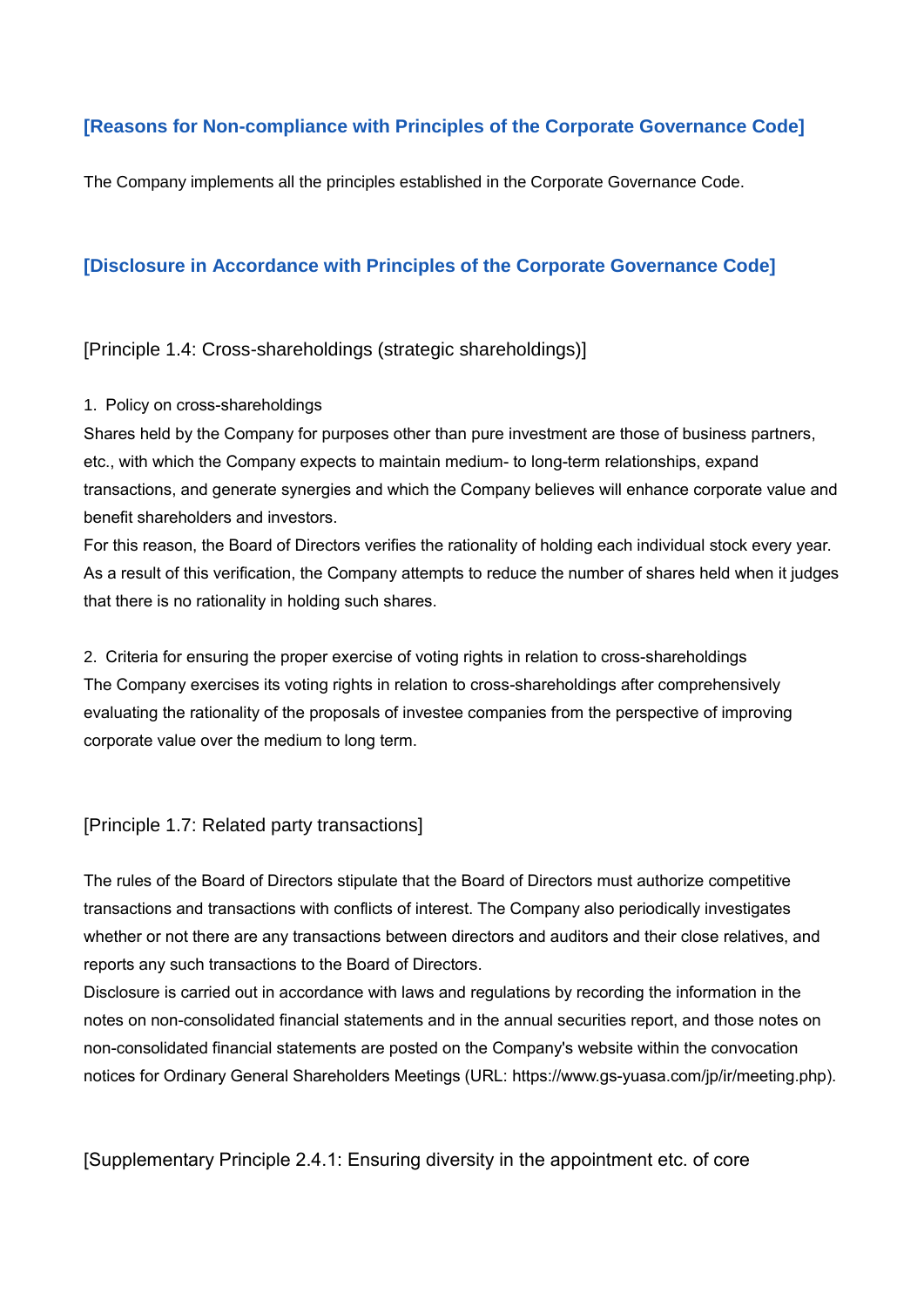#### personnel.

The Company and its core subsidiaries provide equal training opportunities to personnel regardless of gender or nationality, and regardless of whether they were hired as university graduates or were midcareer hires. A framework is in place to ensure that the right people are assigned to the right positions based on their abilities, aptitudes, and personal aspirations, and to ensure that any employee can be fairly and equitably promoted to management positions.

We are not aware of any particular discrepancies, resulting from these efforts, in the recruitment of midcareer hires or foreign nationals due to nationality or the timing of their recruitment. The Company has therefore not set targets for the appointment of such personnel to management positions because the setting of such targets would not be in line with the purport of the abovementioned framework. The Company recognizes, however, that the proportion of women in managerial positions is an issue that needs to be addressed, and has therefore set targets and is implementing a wide range of measures to support the career planning of female personnel.

- Percentage of management staff who are female: Currently: 3.4% (as of April 2021); target: 4% by the end of 2024
- Percentage of management staff who are foreign nationals: Currently: 0.6% (as of April 2021)
- Percentage of management staff who were mid-career hires: Currently: 25.6% (as of April 2021)

The Company also respects diversity, strives to maintain pleasant work environments and enhance these, and works on human resources development with an emphasis on the requirements of workplaces.

Information about human resources diversity, working environment enhancement, medium- to long-term human resources development, appropriate personnel evaluation, etc. is disclosed in the Sustainability section of the Company's website (https://www.gs-yuasa.com/jp/csr/working\_env.php). Information about the Company's efforts to promote diversity is disclosed in the special Diversity & Inclusion section of the Company's website (https://www.gs-yuasa.com/jp/diversity/).

#### [Principle 2.6: Fulfilling its function as a corporate pension plan asset owner]

The management of GS Yuasa Group's corporate pension fund is conducted by the GS Yuasa Corporate Pension Fund. Based on the basic policy on asset management stipulated by the fund's governing board at the beginning of each fiscal year, the Fund entrusts the actual management and exercise of voting rights to multiple investment institutions in order to achieve a proper asset allocation.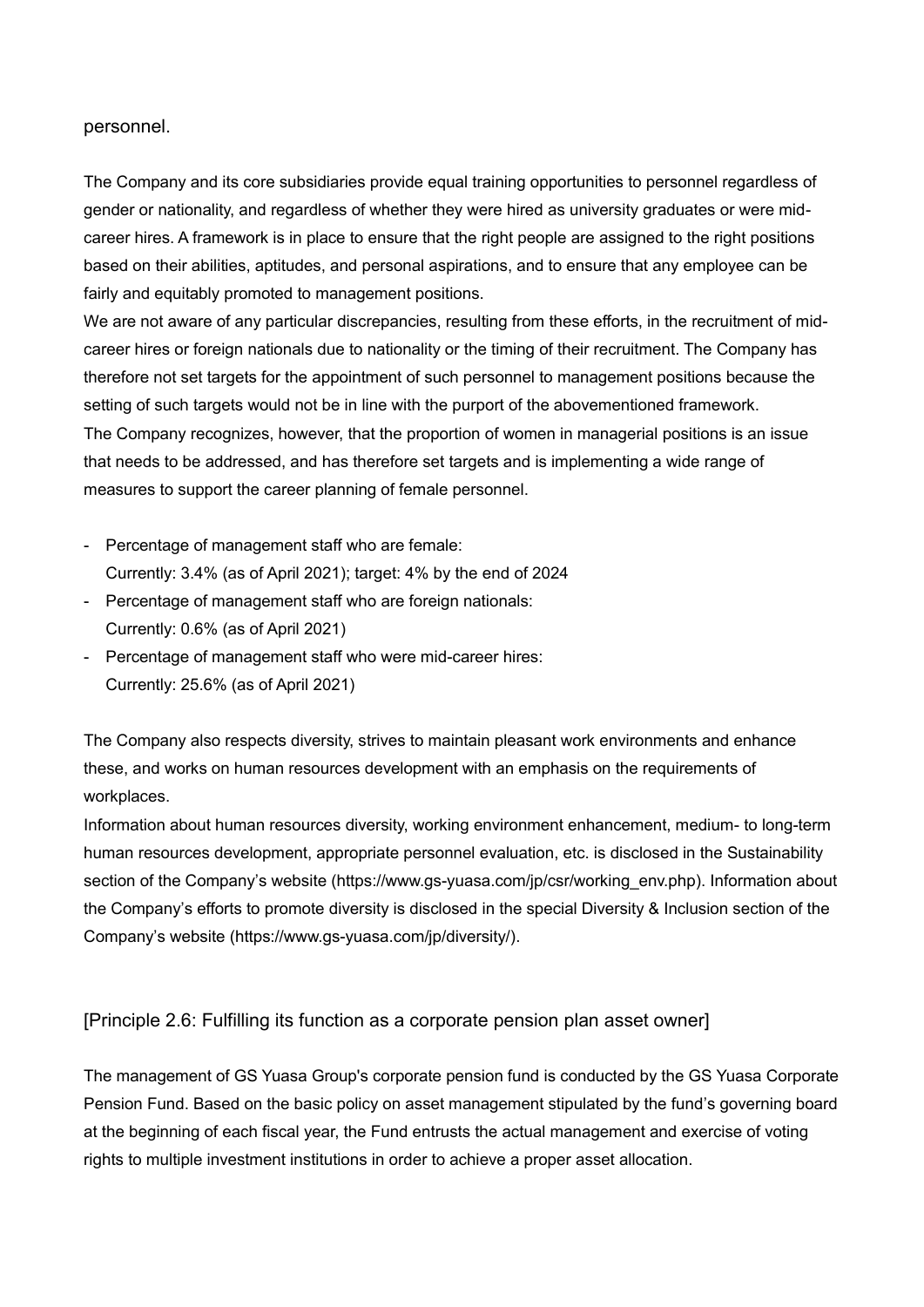The Fund's secretariat is staffed with appropriately qualified human resources, and knowledge is supplemented through various training programs conducted by the Federation of Corporate Pension Funds. In addition to persons with experience in finance and human resources, the Company has a board of delegates composed of labor union leaders who represent the beneficiaries. The secretariat, the governing board, and the board of delegates assess and monitor the status of investment based on quarterly reports from each investment institution.

### [Principle 3.1: Enhancement of information disclosure]

1. Management philosophy, business strategy, business plan For more information on the Group's corporate philosophy, vision, and medium-term management plan, please refer to the Company's website (https://www.gs-yuasa.com/jp/company/).

2. Basic approach and policies for corporate governance based on each principle Please refer to this report's "I. 1. Basic Approach" for details.

In addition to the above content, please also refer to the GS Yuasa Report, which is published with enhanced non-financial information such as information on CSR (URL: [https://www.gs](https://www.gs-yuasa.com/jp/ir/annualreport.php)[yuasa.com/jp/ir/annualreport.php\)](https://www.gs-yuasa.com/jp/ir/annualreport.php).

3. Policies and procedures for determining the remuneration of senior management and directors

#### (1) Policies

Please refer to "II. 1. [Directors' Compensation]" in this report for details.

#### (2) Procedures

The amount of individual remuneration for basic remuneration and annual bonus is determined by the President, who is delegated by the Board of Directors, based on the criteria stipulated by the Company and based on the report of the non-statutory Nomination and Compensation Committee, which is an advisory body to the Board of Directors, within the scope of the maximum amount of total remuneration determined by resolution of the Shareholders Meeting.

Furthermore, the total amount of basic remuneration was approved by the shareholders at the 1st Ordinary General Meeting of Shareholders held on June 29, 2005, and the total amount of annual bonus was approved by shareholders at Shareholders Meetings for each payment.

Also, with respect to performance-linked stock-based compensation, the Company will deliver such compensation in accordance with the stock issuance regulations established by the Company to the extent approved at the 13th Ordinary General Meeting of Shareholders held on June 29, 2017.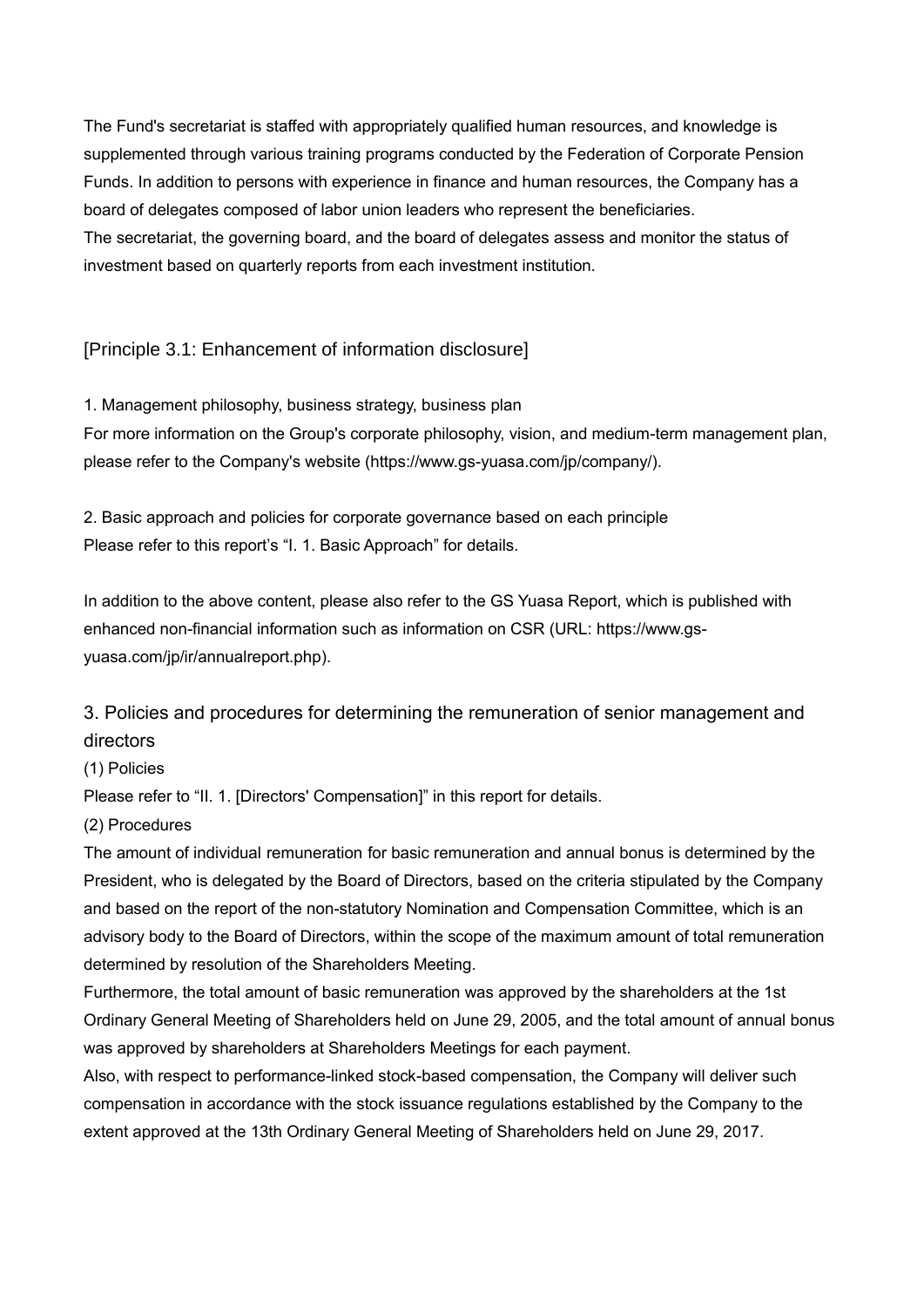# 4. Policies and procedures for the appointment and dismissal of senior management and nomination of director and auditor candidates

#### (1) Appointment and dismissal policies

The Company nominates, in a balanced manner, director candidates who possess the knowledge, experience, etc. necessary to cover the businesses and functions of the entire Group in order to supervise the Group as a holding company, as well as the aptitude and ability necessary to make prompt decisions.

Moreover, for candidates who remain in their current positions, the Company considers their performance during their term of office, length of their tenure, and other factors in addition to the above policy, and makes a judgment based on a comprehensive evaluation. In addition, the Company selects management team members based on their contribution and qualifications, including their performance and performance assessment.

Auditor candidates are nominated from among those individuals who possess the knowledge, experience, suitability, etc. necessary for conducting audits.

Outside director and outside corporate auditor candidates are nominated after a comprehensive examination from the perspectives of the requirements for outside directors and outside corporate auditors as stipulated in the Companies Act, such as possessing independence, extensive experience at other companies, and a high level of insight.

Furthermore, in the event that there is any irregularity in the execution of duties by directors, auditors, or senior management, or any serious violation of laws, regulations, or the Articles of Incorporation, or any other reason that makes it difficult for them to properly execute their duties, the Company will initiate deliberations on whether or not to dismiss them.

#### (2) Appointment and dismissal procedures

Regarding director candidates, the president makes recommendations to the Nomination and Compensation Committee, and based on reports of the Nomination and Compensation Committee, and after the Board of Directors deliberates and decides on the candidates, the candidates are submitted for consideration at an Ordinary General Meeting of Shareholders. The Board of Directors decides on the candidates for senior management with consideration given to reports of the Nomination and Compensation Committee. With respect to auditor candidates, the president recommends candidates to the Board of Directors with the consent of the Board of Corporate Auditors, and after the Board of Directors deliberates on and determines the candidates, the candidates are submitted for consideration at an Ordinary General Meeting of Shareholders. With respect to the dismissal of directors, the decision shall be made by the Board of Directors based on the report of the Nomination and Compensation Committee, and then submitted to the Ordinary General Meeting of Shareholders. The dismissal of senior management shall be decided by the Board of Directors based on the report of the Nomination and Compensation Committee. The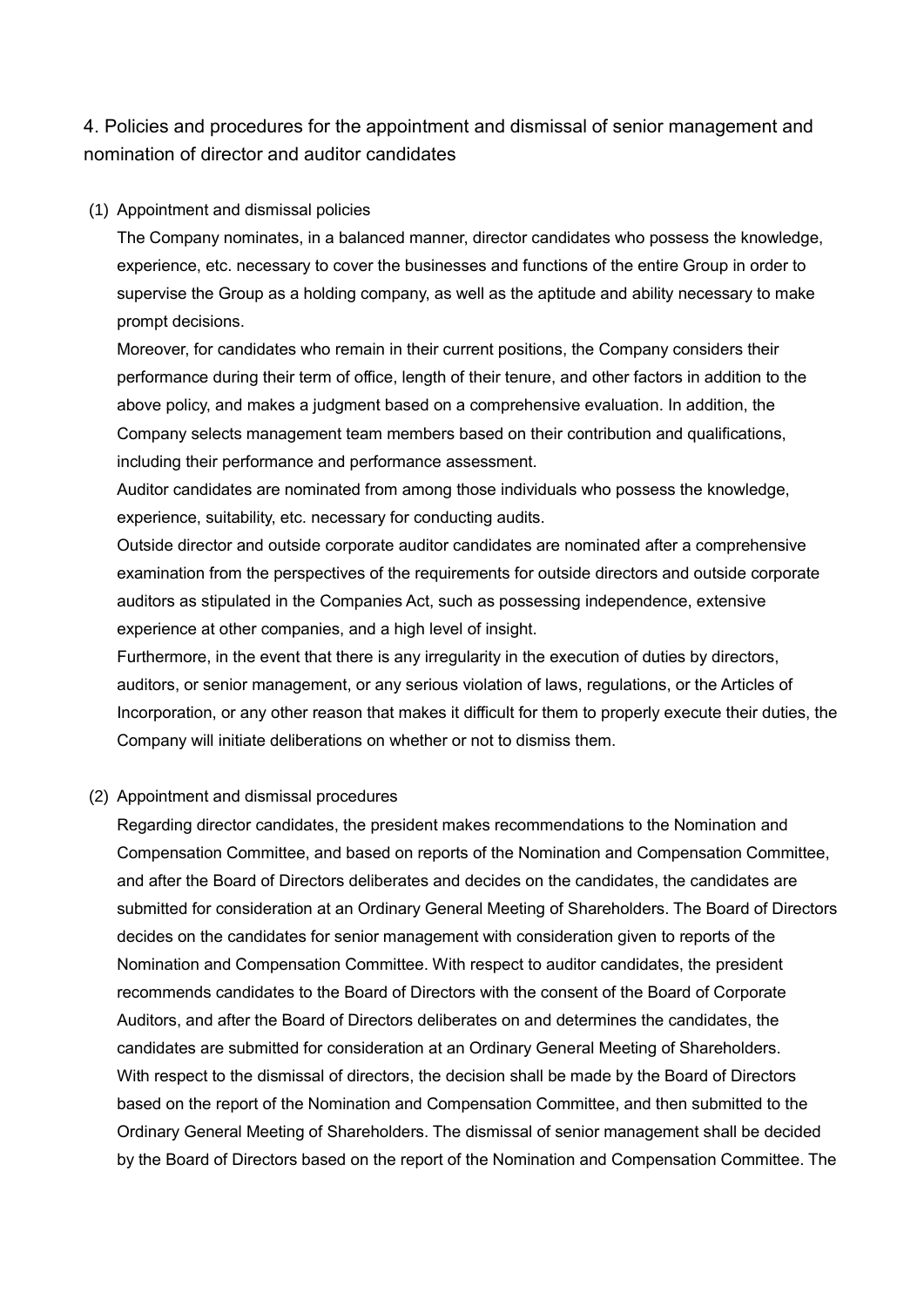dismissal of auditors shall be decided by the Board of Directors and submitted for consideration at an Ordinary General Meeting of Shareholders.

5. Explanations with respect to individual appointments, dismissals, and nominations of senior management, directors, and auditors

The reasons for the individual appointment of directors and auditors are provided in the reference documents for each Ordinary General Meeting of Shareholders.

Furthermore, convocation notices for each Ordinary General Meeting of Shareholders, including the Ordinary General Meeting of Shareholders reference documents, is posted on the Company's website (URL: https://www.gs-yuasa.com/jp/ir/meeting.php).

Should the Company make proposals for the dismissal of directors, auditors, or senior management, the reasons for such proposals will be disclosed on the Company's website, and through other methods.

[Supplementary Principle 3.1.3: Sustainability-related initiatives, etc.

The Company publishes information about sustainability-related initiatives in its integrated report (the "GS Yuasa Report"), which is available on the Company's website (https://www.gsyuasa.com/jp/ir/annualreport.php).

[Supplementary Principle 4.1.1: Scope and content of matters delegated to the management]

To further improve the agility of the GS Yuasa Group's business execution and enhance its supervisory function, the Group reviewed its decision-making process in February of this year, established the GS Yuasa Group Decision-Making Regulations, which unify the Group's decision-making authority, and revised the Board of Directors Rules and other related rules. In addition, the Group revised the Board of Directors Regulations and other related regulations.

In addition to delegating authority over business execution, the Board of Directors specializes in deliberating on important business execution matters such as management policies, budgets, and largescale investments, as well as matters to be decided exclusively by the Board of Directors in accordance with laws and regulations.

Furthermore, the items for resolution and the standards for resolution at the Board of Directors are stipulated in the regulations of the Board of Directors, and the extent of delegation to the management team is stipulated in the GS Yuasa Group rules on decision-making, the rules on administrative authorities, etc.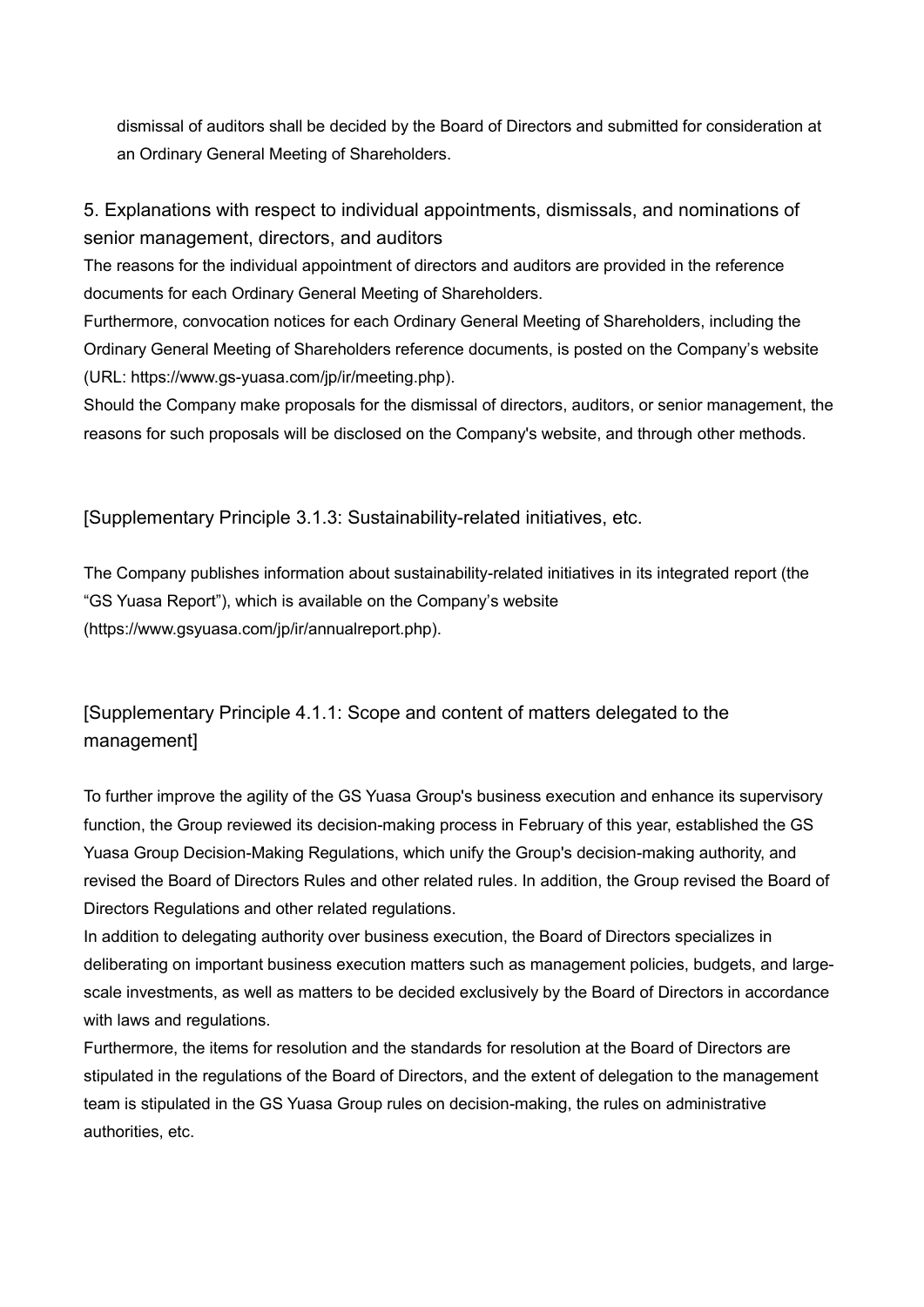### [Principle 4.9: Independent outside director independence standards and qualities]

In selecting outside director candidates, in addition to their meeting the requirements for externality as stipulated in the Companies Act, the Company strives to determine whether they have the experience and insight to make objective and neutral judgments about the legality and appropriateness of the execution of the Company's business from the standpoint of shareholders, without being subject to restrictions imposed by the executive management.

Further, the Company believes that it is desirable to have human resources who are considered independent from the perspective of those outside the Company also, and for this reason, the Company uses the independence standards, etc. set forth by the Tokyo Stock Exchange, as a reference.

[Supplementary Principle 4.10.1: Ensuring appropriate involvement of, and recommendations from, independent outside directors through establishment of an independent Nomination and Compensation Committee.

This is as set forth in the "Supplementary Explanation" under "Existence of a Non-Statutory Committee Equivalent to a Nomination Committee or Remuneration Committee" in the section "1. Matters Relating to Organizational Structure and Operation", under "II Status of Business Management Organization and Other Corporate Governance Systems Relating to Business Decision-Making, Execution, and Supervision".

# [Supplementary Principle: 4.11.1: Policy on the Size and Composition of the Board of **Directors1**

Through the appointment of internal directors with different areas of expertise and external directors with the knowledge and experience that it requires, the Company strives to ensure the diversity and appropriate size of the Board of Directors, and to ensure that the Board of Directors as a whole has a well-balanced composition of knowledge, experience, and abilities. Information about this framework is presented in chart form in the Company's integrated report (the "GS Yuasa Report"), which is available on the Company's website (https://www.gs-yuasa.com/jp/ir/annualreport.php). Currently, there are seven directors, including three outside directors, and the Group believe that this is

an appropriate size for the Board of Directors to oversee and supervise the Group's business. To facilitate the selection of directors, the Company newly established the Nomination and Compensation Committee in February 2019 to provide transparency and objectivity in the selection of

directors. The president recommends the nominated candidates to the Nomination and Compensation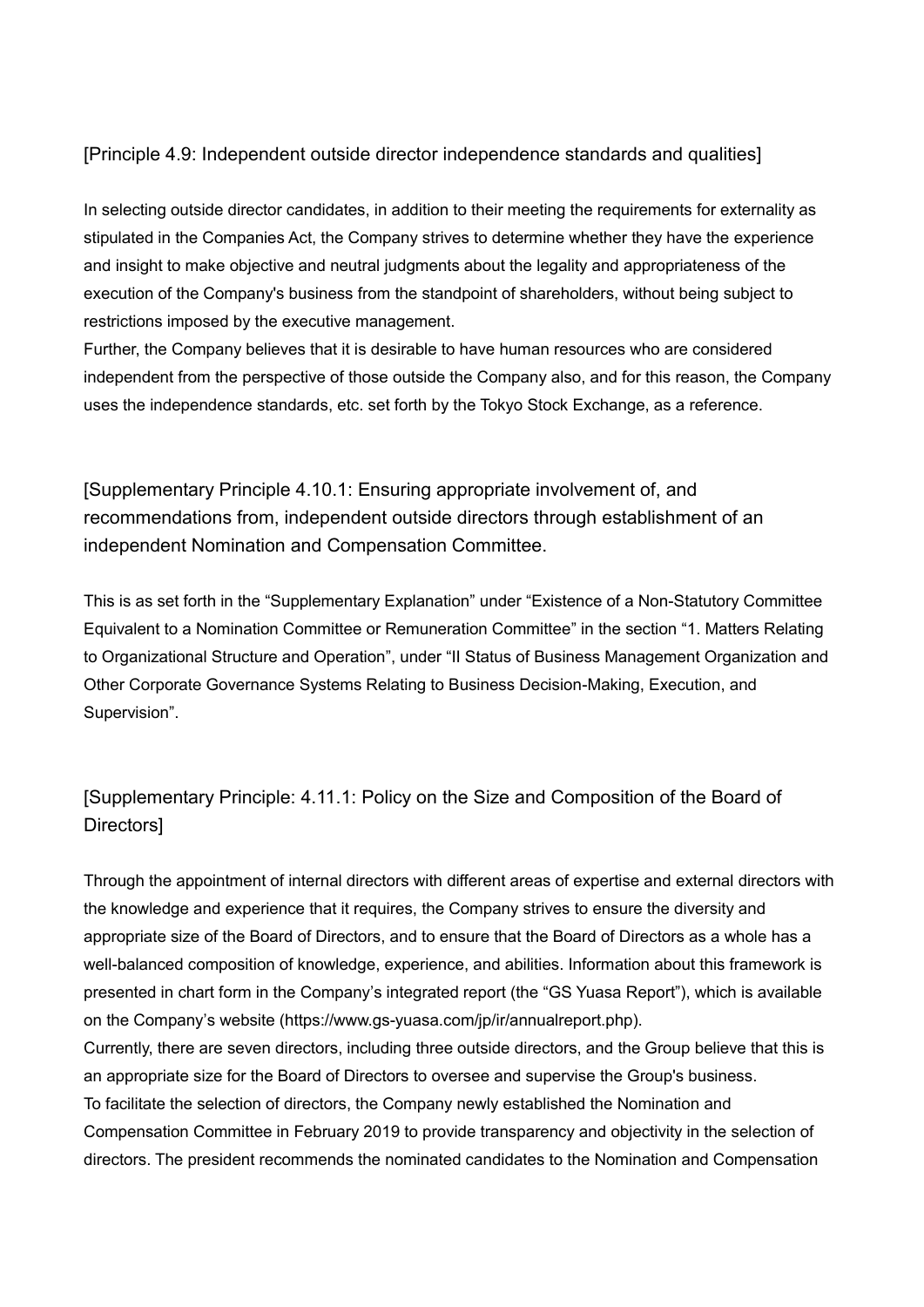Committee, and based on reports of the Nomination and Compensation Committee, the Board of Directors deliberates on and determines the candidates, and then obtains the approval of shareholders at each Ordinary General Meeting of Shareholders.

[Supplementary Principle 4.11.2: Status of concurrent positions held by officers at other listed companies]

Regarding important concurrent positions held by directors and auditors, the Company's Board of Directors decides on such positions, taking into consideration the nature and workload of the concurrent positions, to ensure that directors and auditors are able to allocate sufficient time and effort to appropriately fulfill their responsibilities at the Company.

The important concurrent positions held by directors and auditors, including outside directors and outside corporate auditors, are disclosed in the business report and reference documents for each Ordinary General Meeting of Shareholders. The business report, together with the reference documents for each Ordinary General Meeting of Shareholders, is posted on the Company's website within the convocation notices for each Ordinary General Meeting of Shareholders. Please refer to the following webpage (URL: [https://www.gs-yuasa.com/jp/ir/meeting.php\)](https://www.gs-yuasa.com/jp/ir/meeting.php).

### [Supplementary Principle 4.11.3: Assessment of the effectiveness of the Board of Directors]

The Company conducted an assessment of the effectiveness of the Board of Directors from January to February 2021 in order to identify issues and areas for improvement, consider improvement measures, and further improve the performance of the Board of Directors.

(1) Assessment method

Questionnaires were distributed to all directors and auditors, and individual interviews were conducted based on the responses received.

(2) Assessment items

The Company conducted an assessment of the composition of the Board of Directors, the administration of the Board of Directors, the agenda of the Board of Directors meetings, and the responsibilities of the Board of Directors.

(3) Assessment results

As each item was assessed positively, the Company judged that the effectiveness of the Board of Directors has been secured.

However, there were opinions related to internal controls and the risk management structure, the way the Nomination and Compensation Committee is involved in succession planning, and the strengthening of the structure for providing information to outside directors. As a result of these responses, the Board of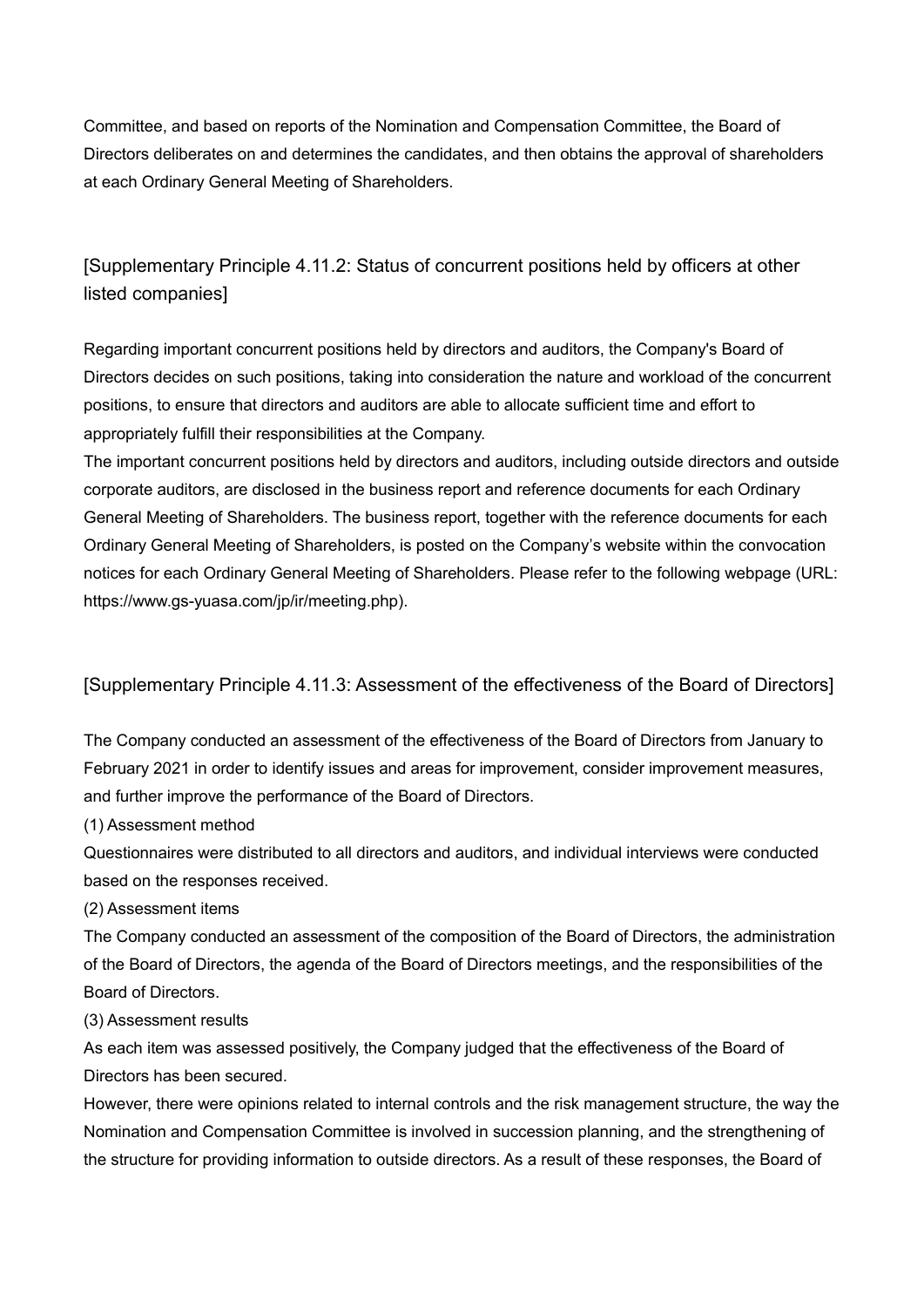Directors considered improving the monitoring structure, such as periodic provision of information concerning overseas offices, enhancing the sharing of information on executives at the Nomination and Compensation Committee, and reviewing the structure for providing information to outside directors. The Company will continue to evaluate the effectiveness of the Board of Directors and strive for further improvements.

### [Supplementary Principle 4.14.2: Training of directors and auditors]

The Company explains the duties and responsibilities of directors and corporate auditors from a legal perspective when they take office. Even after assuming office, the Company implements training (as a general rule once a year), for the purpose of compliance and improvement of corporate value, based on the requirements of the directors and auditors. They are also provided with opportunities to update their knowledge by introducing them to seminars held by external organizations as appropriate. Also, for outside directors and outside corporate auditors in particular, in order to enhance deliberations at meetings of the Board of Directors, the Company provides opportunities for dialogue with senior management, etc., as appropriate, such as by explaining materials for meetings of the Board of Directors in advance.

### [Supplementary Principle 5.1: Policy on constructive dialogue with shareholders]

Through active dialogue with shareholders and investors, the Company aims to provide them with an understanding of business strategies and management policies, and to improve corporate value over the medium to long term by applying the knowledge gained through such dialogue to management of the Group.

For this reason, in response to requests for dialogue from shareholders and investors, the Company will assign an appropriate person to respond to such requests within a reasonable scope, taking into consideration such factors as investment policy, number of shares held, and affiliations.

The Company's policy on the arrangement of structures and initiatives to promote constructive dialogue with shareholders and investors is as follows:

(1) The General Manager of the Corporate Office is responsible for overseeing dialogue with shareholders and investors, and is actively involved in responding to IR interviews from shareholders and investors and holding various briefings.

(2) The Corporate Office plays a central role in facilitating dialogue with shareholders and investors, and provides support for the promotion of constructive dialogue in cooperation with related departments as appropriate.

(3) The Company proactively accepts IR-related interviews from shareholders and investors, and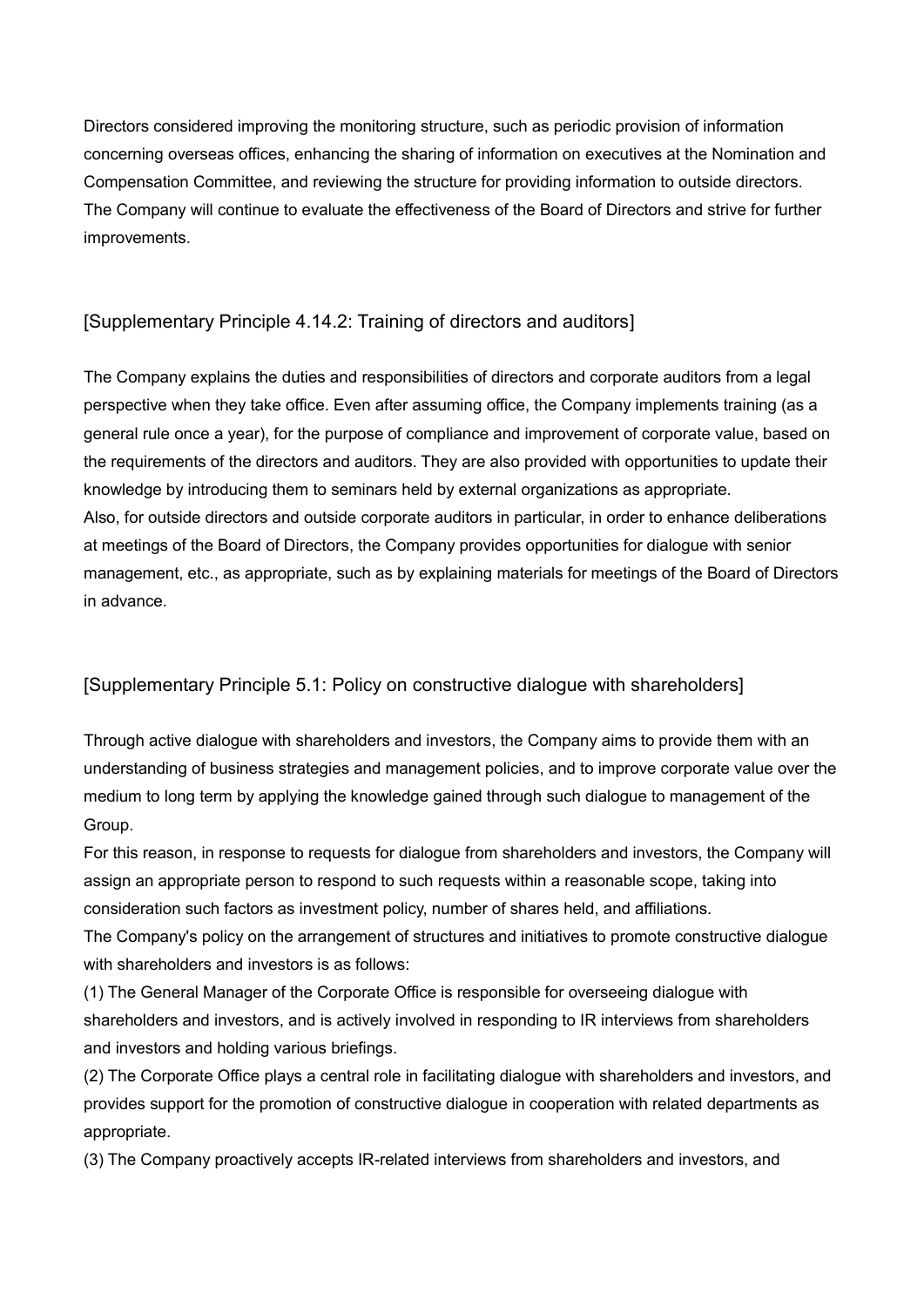conducts on an ongoing basis IR activities such as holding financial results briefings four times a year, conferences and meetings, and individual visits.

Furthermore, materials for the financial results briefings and videos of the financial results briefings are published on the Company's website.

(4) The opinions and other information of shareholders and investors obtained through dialogue are reported to the management as appropriate, and are also periodically reported to the Board of Directors. (5) The Company has established a silent period to limit dialogue prior to the announcement of financial results, and also limits the number of persons to whom information can be sent during dialogue with shareholders and investors to prevent the leakage of insider information.

### 2. Capital Structure

|  | $\vert$ Over 10%, less than 20% | <b>Foreign Shareholding Ratio</b> |  |
|--|---------------------------------|-----------------------------------|--|
|--|---------------------------------|-----------------------------------|--|

# [Status of Major Shareholders]

| Name or Designation                                  | Number of Shares | Shareholding Ratio (%) |
|------------------------------------------------------|------------------|------------------------|
|                                                      | Held (Shares)    |                        |
| The Master Trust Bank of Japan, Ltd. (Trust Account) | 9,610,900        | 11.91                  |
| Custody Bank of Japan, Ltd. (Trust Account)          | 5,490,800        | 6.81                   |
| Meiji Yasuda Life Insurance Company                  | 2,800,000        | 3.47                   |
| <b>Toyota Motor Corporation</b>                      | 2,236,080        | 2.77                   |
| MUFG Bank, Ltd.                                      | 1,865,467        | 2.31                   |
| Nippon Life Insurance Company                        | 1,789,133        | 2.22                   |
| BBH FOR GLOBAL X LITHIUM AND BATTERY TECH ETF        |                  |                        |
| (Standing proxy: MUFG Bank, Ltd.)                    | 1,604,498        | 1.99                   |
| The Bank of Kyoto, Ltd.                              | 1,548,069        | 1.92                   |
| Sumitomo Mitsui Trust Bank, Limited                  | 1,470,800        | 1.82                   |
| Sumitomo Mitsui Banking Corporation                  | 1,421,703        | 1.76                   |

| Controlling Shareholder (Except for Parent Company) |      |
|-----------------------------------------------------|------|
| <b>Existence of Parent Company</b>                  | None |

### Supplementary Explanation

The Company has received a large shareholding report (change report) as outlined below, but since the Company is unable to confirm the actual number of shares held as of March 31, 2021, the above list of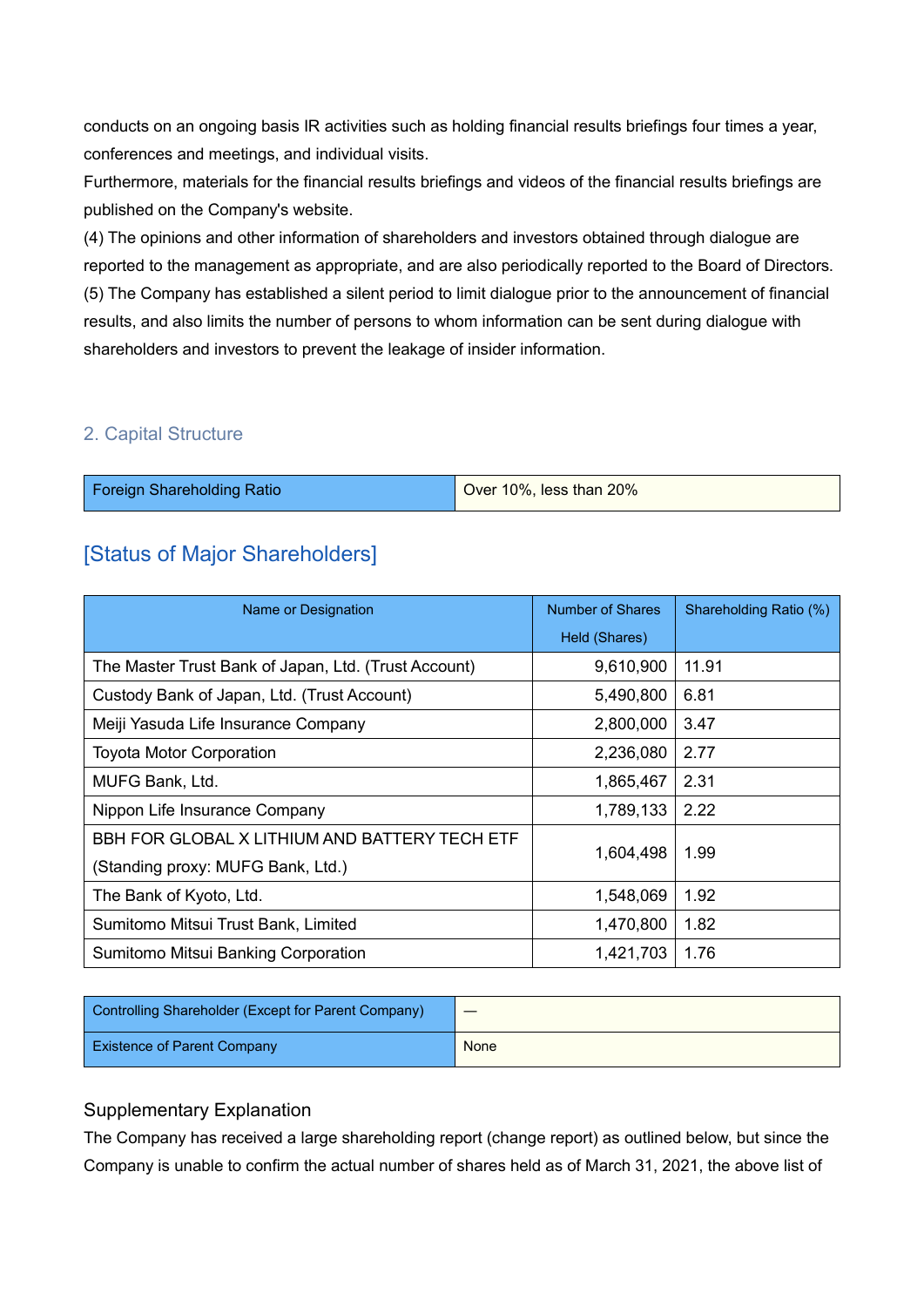major shareholders is based on the shareholder register. The main details of the large shareholding report (change report) are as follows:

Shareholders: Nomura Securities Co., Ltd. and one other party Date of reporting obligation: October 30, 2020 Number of shares held: 6,385,355 shares Holding ratio of share certificates, etc.: 7.72%

# 3. Corporate Attributes

―

―

| <b>Stock Exchange Listings and Market Classification</b> | First Section, Tokyo Stock Exchange                 |
|----------------------------------------------------------|-----------------------------------------------------|
| <b>Annual Closing of Accounts</b>                        | March 31                                            |
| Industry                                                 | <b>Electrical equipment</b>                         |
| Number of Employees at End of Previous Fiscal            | 1,000 or more                                       |
| Year (Consolidated)                                      |                                                     |
| Sales in Previous Fiscal Year (Consolidated)             | More than 100 billion yen, less than 1 trillion yen |
| Number of Consolidated Subsidiaries at Previous          | More than 50, less than 100                         |
| Fiscal Year End (Consolidated)                           |                                                     |

4. Guidelines for Policy to Protect Minority Shareholders When Conducting Transactions with a Controlling Shareholder

5. Other Special Circumstances that May Have a Material Impact on Corporate Governance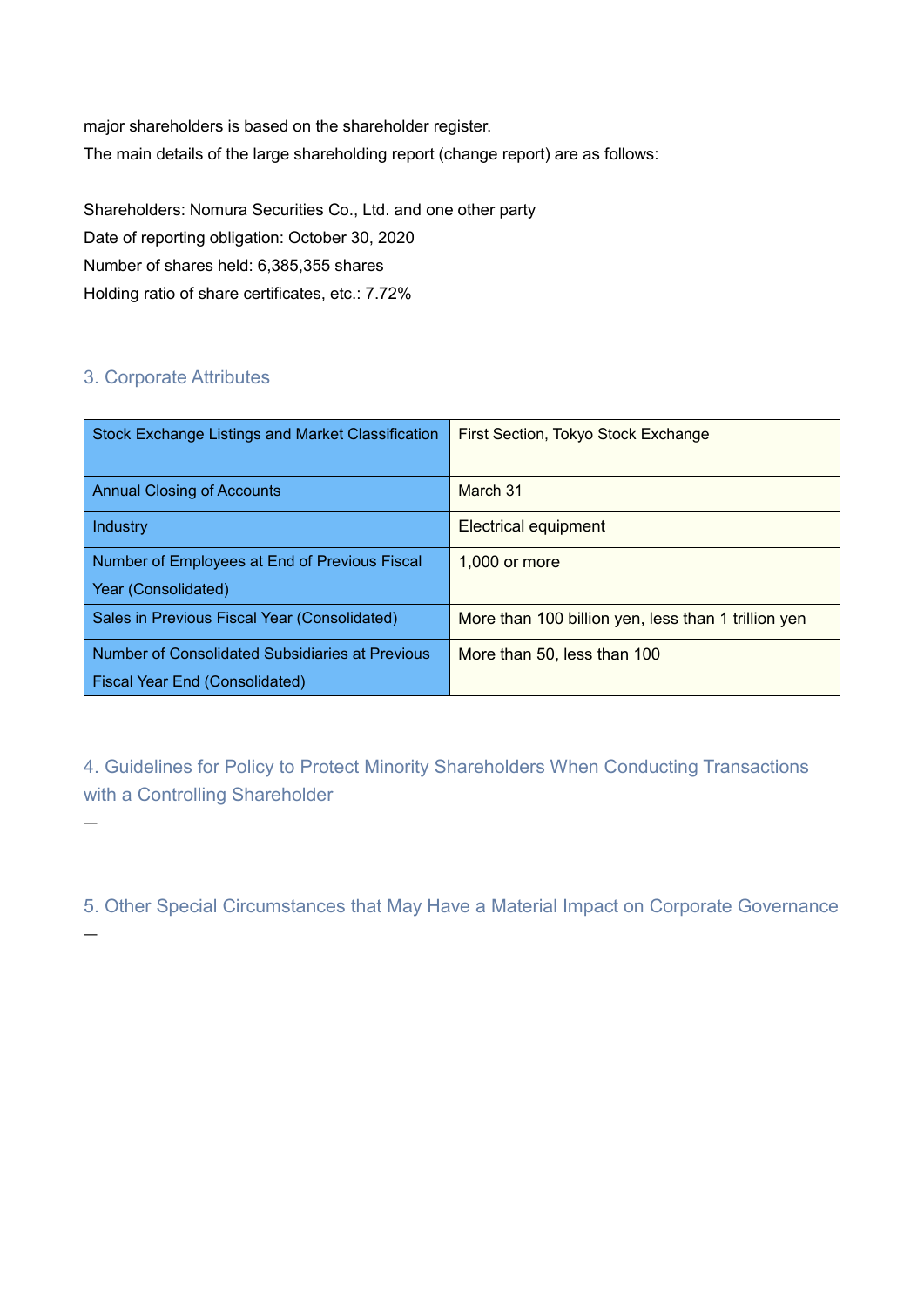# *II Status of Business Management Organization and Other Corporate Governance Systems Relating to Business Decision-Making, Execution, and Supervision*

## 1. Matters Relating to Organizational Structure and Operation

| Form of Organization | <b>Company with auditors</b> |
|----------------------|------------------------------|
|                      |                              |

### [Matters Relating to Directors]

| Number of Directors Stipulated in Articles of Incorporation          | 16               |
|----------------------------------------------------------------------|------------------|
| Term of Office for Directors Stipulated in Articles of Incorporation | 1 year           |
| <b>Chairman of the Board of Directors</b>                            | <b>President</b> |
| <b>Current Number of Directors</b>                                   | 7                |
| <b>Appointment of Outside Directors</b>                              | Appointed        |
| <b>Number of Outside Directors</b>                                   | 3                |
| Number of Outside Directors Designated as Independent Officers       | 3                |

# Relationship with the Company (1)

| <b>Name</b> | <b>Affiliation</b> | Relationship with the Company* |   |   |   |   |  |   |   |  |  |   |
|-------------|--------------------|--------------------------------|---|---|---|---|--|---|---|--|--|---|
|             |                    | a                              | b | C | d | e |  | g | h |  |  | k |
| Ikuo Otani  | From another       |                                |   |   |   |   |  |   |   |  |  |   |
|             | company            |                                |   |   |   |   |  |   |   |  |  |   |
| Takayoshi   | From another       |                                |   |   |   |   |  |   |   |  |  |   |
| Matsunaga   | company            |                                |   |   |   |   |  |   |   |  |  |   |
| Yoshiko     | From another       |                                |   |   |   |   |  |   |   |  |  |   |
| Nonogaki    | company            |                                |   |   |   |   |  |   |   |  |  |   |

\*Symbols indicating relationship with the Company

○ Applicable to the director now or recently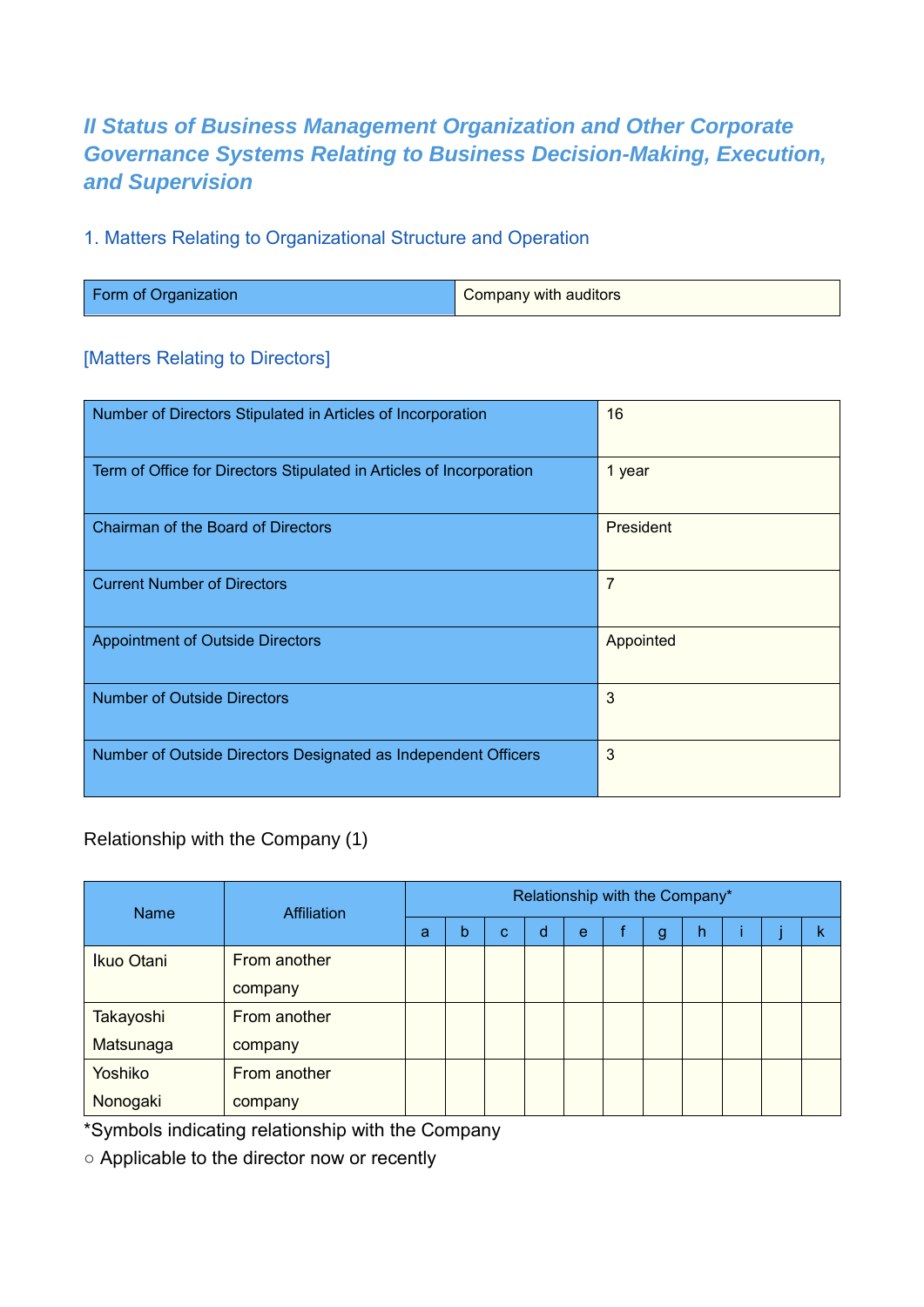# △ **Applicable to the director in the past**

# **● Applicable to a close relative of the director now or recently**

**▲ Applicable to a close relative of the director in the past**

a. A person who executes business of the listed company or a subsidiary of the listed company

b. A person who executes business of, or is a non-executive director of, the parent company of the listed company

c. A person who executes business of a fellow subsidiary of the listed company

d. A person for whom the listed company is a major business partner or a person who executes business for such a person

e. A major business partner of the listed company or a person who executes business for such a business partner

f. A consultant, accounting professional, or legal professional who receives large amounts of monetary compensation or other assets from the listed company other than remuneration as a corporate officer

g. A major shareholder of the listed company (in cases where the major shareholder is a corporation, a person who executes business of such a corporation)

h. A person (said individual only) who executes business of a business partner of the listed company (persons to whom items d, e, or f above do not apply)

i. A person (said individual only) who executes business of an entity holding crossdirectorships or cross-auditorships with the listed company

j. A person (said individual only) who executes business of an entity to whom the listed company makes donations

k. Other

Relationship with the Company (2)

| <b>Name</b> | Independent           | Supplementary Explanation of | <b>Reason for Appointment</b>      |
|-------------|-----------------------|------------------------------|------------------------------------|
|             | <b>Officer Status</b> | Applicable Items             | (including reasons for designating |
|             |                       |                              | the relevant external corporate    |
|             |                       |                              | auditor as an independent auditor, |
|             |                       |                              | if any)                            |
| Ikuo Otani  | $\circ$               |                              | Mr. Otani has a broad              |
|             |                       |                              | knowledge of overall group         |
|             |                       |                              | management based on his            |
|             |                       |                              | experience in corporate            |
|             |                       |                              | planning and group                 |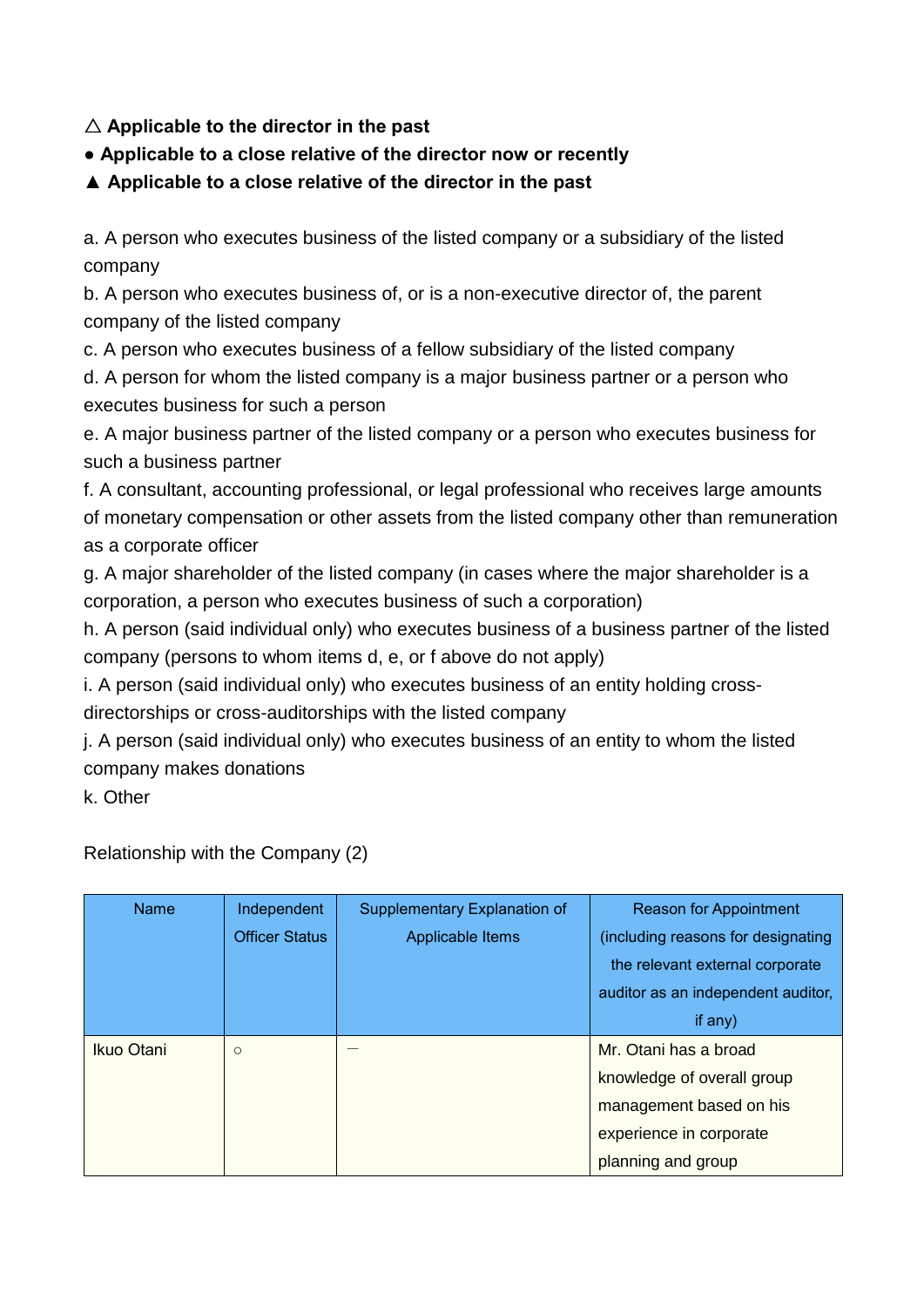|           |         | management at Wacoal              |
|-----------|---------|-----------------------------------|
|           |         | Holdings Corp. and his            |
|           |         | experience as a director of said  |
|           |         | company. He has been selected     |
|           |         | as an outside director, based on  |
|           |         | the judgment that he will be able |
|           |         | to exercise a supervisory         |
|           |         | function over the Company's       |
|           |         | business execution as a           |
|           |         | member of the Board of            |
|           |         | Directors thanks to his           |
|           |         | experience and insight as well    |
|           |         | as his neutral and objective      |
|           |         | perspective. He has been          |
|           |         | designated as an independent      |
|           |         | director as he meets the          |
|           |         | requirements for independence     |
|           |         | in terms of appearance and        |
|           |         | there is no risk of conflict of   |
|           |         | interest with general             |
|           |         | shareholders in terms of          |
|           |         | objectivity and substance.        |
| Takayoshi | $\circ$ | Mr. Matsunaga has gained the      |
| Matsunaga |         | broad insight required to         |
|           |         | supervise overall management      |
|           |         | through his experience as a       |
|           |         | corporate auditor of Sekisui      |
|           |         | Chemical Co., Ltd. and Sekisui    |
|           |         | Jushi Corporation, in addition to |
|           |         | management experience as a        |
|           |         | director of Sekisui Chemical      |
|           |         | Co., Ltd. He was selected as an   |
|           |         | Outside Director because it was   |
|           |         | judged that his experience and    |
|           |         | insight, as well as his neutral   |
|           |         | and objective perspective, would  |
|           |         | help the Board of Directors of    |
|           |         | the Company to strengthen its     |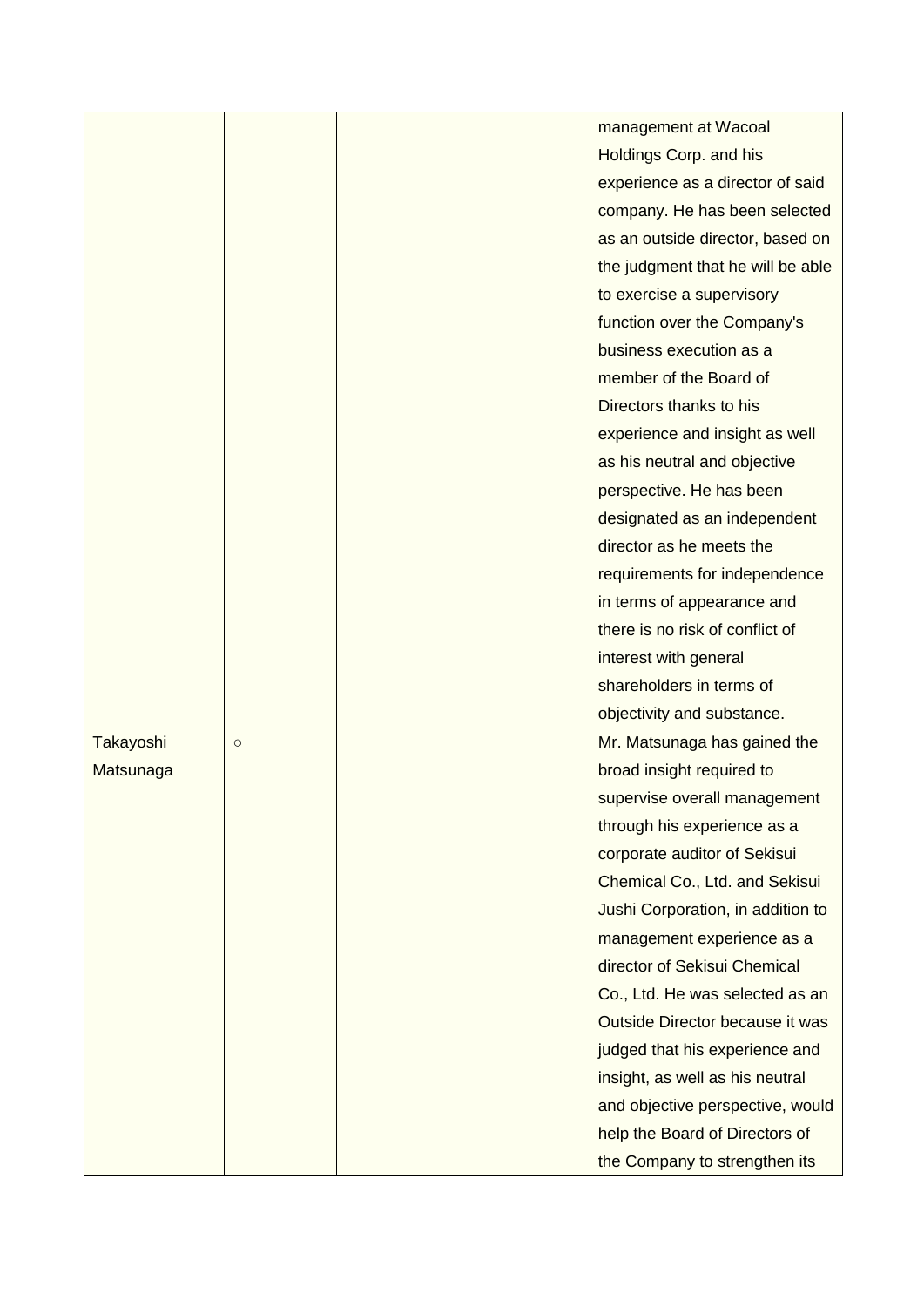|          |         | supervisory function over        |
|----------|---------|----------------------------------|
|          |         | business execution. He has       |
|          |         | been designated as an            |
|          |         | independent director as he       |
|          |         | meets the requirements for       |
|          |         | independence in terms of         |
|          |         | appearance and there is no risk  |
|          |         | of conflict of interest with     |
|          |         | general shareholders in terms of |
|          |         | objectivity and substance.       |
| Yoshiko  | $\circ$ | Ms. Nonogaki has gained the      |
| Nonogaki |         | broad insight required to        |
|          |         | supervise overall management     |
|          |         | based on her experience as an    |
|          |         | outside director of Jolly-Pasta  |
|          |         | Co., Ltd. and Nifco Inc. in      |
|          |         | addition to her business         |
|          |         | experience in the business       |
|          |         | divisions of Sony Corporation    |
|          |         | and management experience at     |
|          |         | overseas subsidiaries. She has   |
|          |         | been designated as an            |
|          |         | independent director as she      |
|          |         | meets the requirements for       |
|          |         | independence in terms of         |
|          |         | appearance and there is no risk  |
|          |         | of conflict of interest with     |
|          |         | general shareholders in terms of |
|          |         | objectivity and substance.       |

| Existence of a Non-Statutory Committee Equivalent to a Nomination | Established |
|-------------------------------------------------------------------|-------------|
| <b>Committee or Remuneration Committee</b>                        |             |

Status of Establishment of Non-Statutory Committee, Composition of Members, Affiliations of Head of Committee (Committee Chair)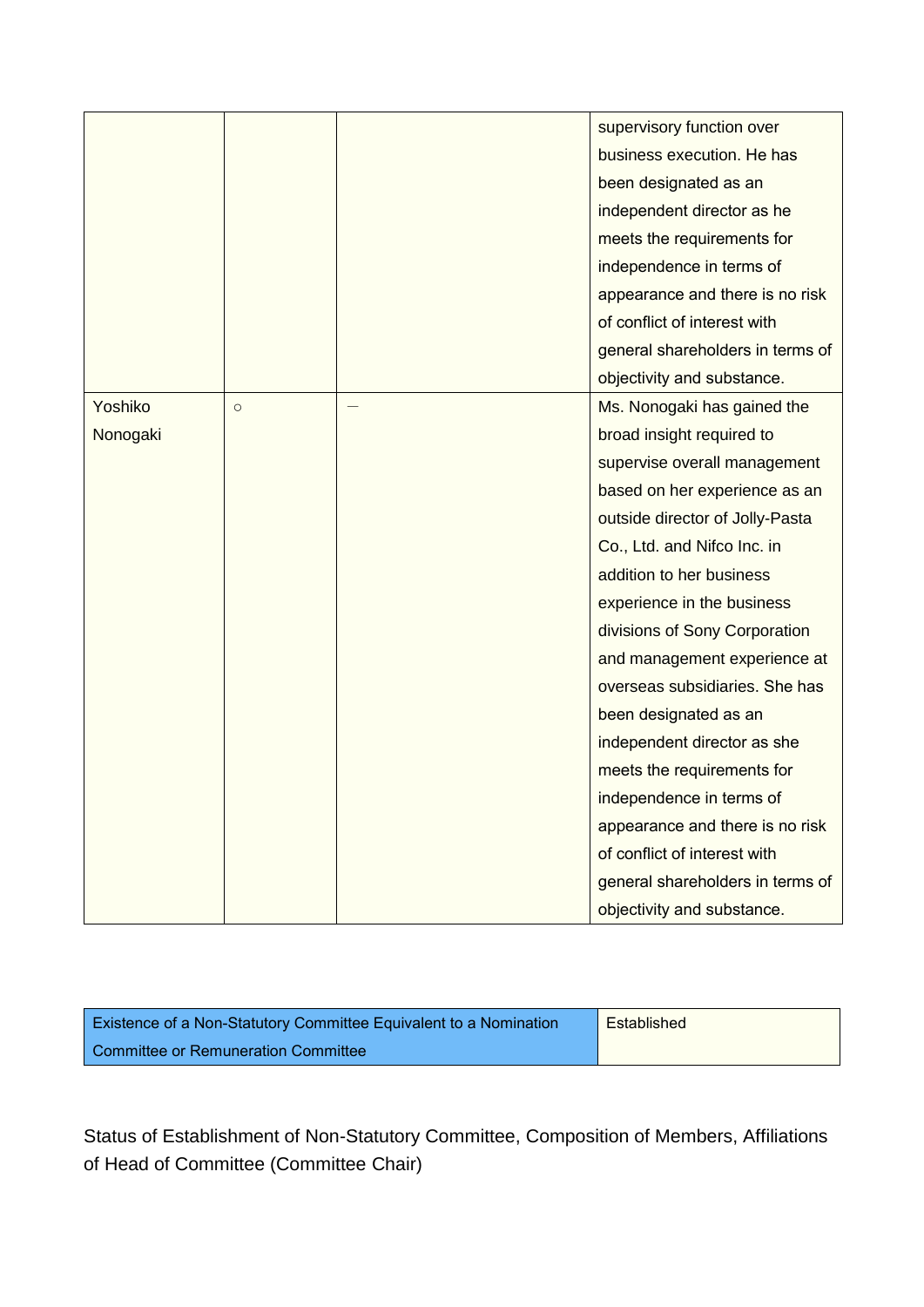|                                                                                   | Name of<br>committee                           | All<br>members | Full-time.<br>members | Internal<br>directors | Outside<br>directors | <b>Outside</b><br>experts | <b>Others</b> | Committee<br>Chair<br>(Chairperson) |
|-----------------------------------------------------------------------------------|------------------------------------------------|----------------|-----------------------|-----------------------|----------------------|---------------------------|---------------|-------------------------------------|
| Non-Statutory<br>committee<br>equivalent to a<br>Nomination<br>Committee          | Nomination<br>and<br>Compensation<br>Committee | 5              | 0                     | 2                     | 3                    | 0                         | 0             | Outside director                    |
| Non-Statutory<br>committee<br>equivalent to a<br><b>Remuneration</b><br>Committee | Nomination<br>and<br>Compensation<br>Committee | 5              | 0                     | 2                     | 3                    | $\Omega$                  | 0             | Outside director                    |

### Supplementary Explanation

The Company established the Nomination and Compensation Committee to serve as an advisory body to the Board of Directors. The goal of the committee is to strengthen the independence, objectivity and accountability of Board of Directors functions such as the nomination and compensation of senior management and directors. The Nomination and Compensation Committee is chaired by an independent outside director, and the majority of its members are independent outside directors to enhance the independence and objectivity of the process related to nomination and compensation decisions.

## [Matters Relating to Auditors]

| <b>Existence of Board of Auditors</b>                                  | Established |
|------------------------------------------------------------------------|-------------|
| Number of Members of the Board of Auditors Stipulated in Articles of 6 |             |
| Incorporation                                                          |             |
| Current Number of Auditors                                             | 4           |

## Cooperation between Auditors, Accounting Auditor, and Internal Auditing Department

Auditors receive explanations from the accounting auditor pertaining to the audit system and audit plan at the beginning of the fiscal year, and explanations pertaining to the audit implementation status and audit details at the time of closing of accounts. In addition, auditors accompany the accounting auditors on their visits to Group companies or monitor them remotely to confirm audit methods, audit status, etc.

The Auditing Office is in charge of internal audits. The Auditing Office provides the corporate auditors with audit plans and explanations at the beginning of each fiscal year, and submits audit reports when audits are conducted.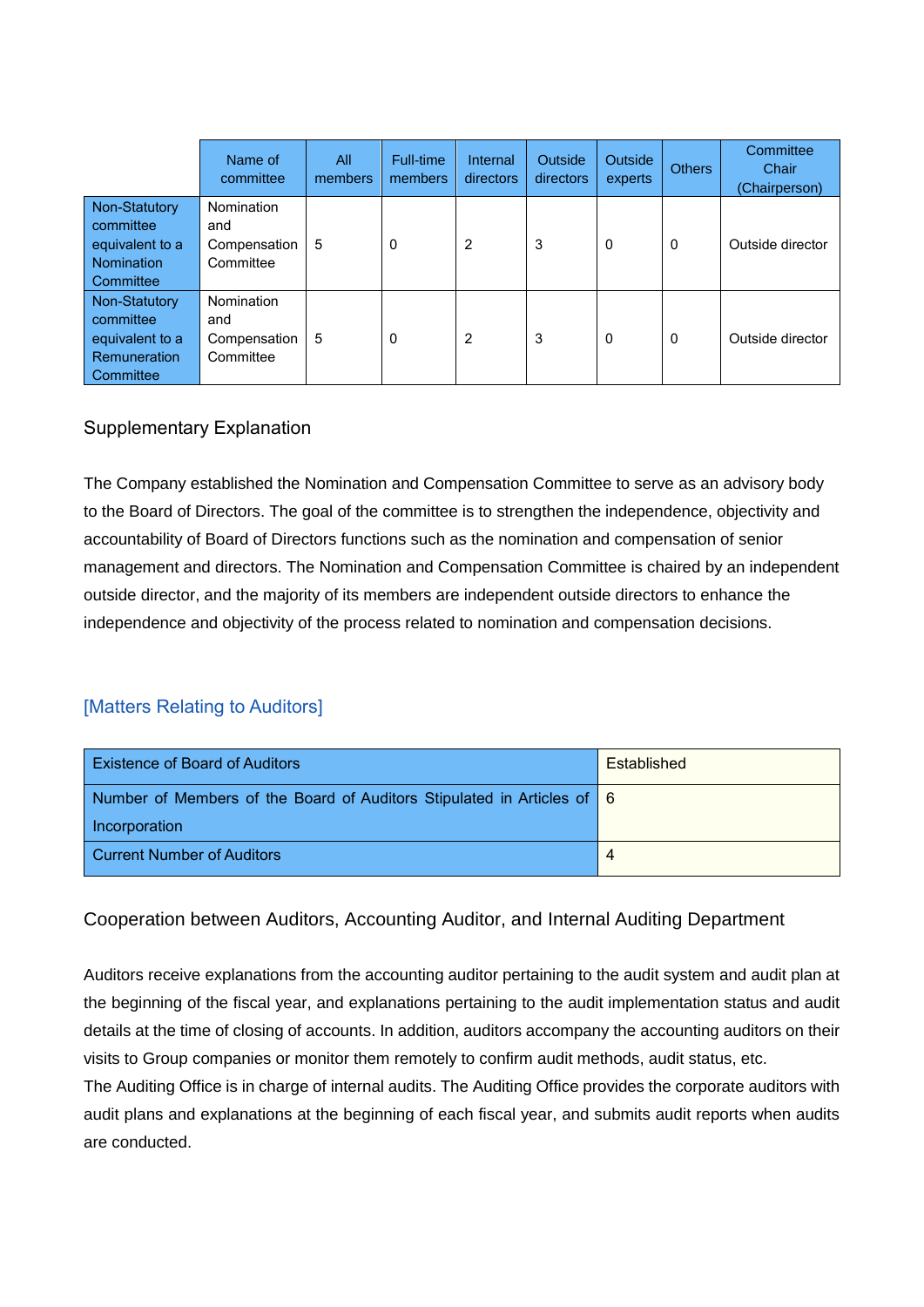Auditors, accounting auditors, and the Auditing Office hold periodic liaison meetings each fiscal year to share information and establish a system for conducting routine and closely coordinated internal audits.

| Appointment of Outside Auditors                               | Yes |
|---------------------------------------------------------------|-----|
| Number of Outside Auditors                                    |     |
| Number of Outside Auditors Designated as Independent Officers | ◠   |

# Relationship with the Company (1)

| <b>Name</b>     | <b>Affiliation</b> | Relationship with the Company* |   |   |   |   |  |   |   |  |  |   |
|-----------------|--------------------|--------------------------------|---|---|---|---|--|---|---|--|--|---|
|                 |                    | a                              | b | C | d | e |  | g | h |  |  | m |
| Tsukasa Fujii   | Attorney           |                                |   |   |   |   |  |   |   |  |  |   |
| Akira Tsujiuchi | Certified public   |                                |   |   |   |   |  |   |   |  |  |   |
|                 | accountant         |                                |   |   |   |   |  |   |   |  |  |   |

\*Symbols indicating relationship with the Company

○ Applicable to the auditor now or recently

 $\triangle$  Applicable to the auditor in the past

• Applicable to a close relative of the auditor now or recently

▲ Applicable to a close relative of the auditor in the past

a. A person who executes business of the listed company or a subsidiary of the listed company

b. A person who is a non-executive director or accounting advisor of the listed company or a subsidiary of the listed company

c. A person who executes business or who is a non-executive director of the parent company of the listed company

d. An auditor of a parent company of the listed company

e. A person who executes business of a fellow subsidiary of the listed company

f. A person for whom the listed company is a major business partner or a person who executes business for such a person

g. A major business partner of the listed company or a person who executes business for such a business partner

h. A consultant, accounting professional, or legal professional who receives large amounts of monetary compensation or other assets from the listed company other than remuneration as a corporate officer

i. A major shareholder of the listed company (in cases where the major shareholder is a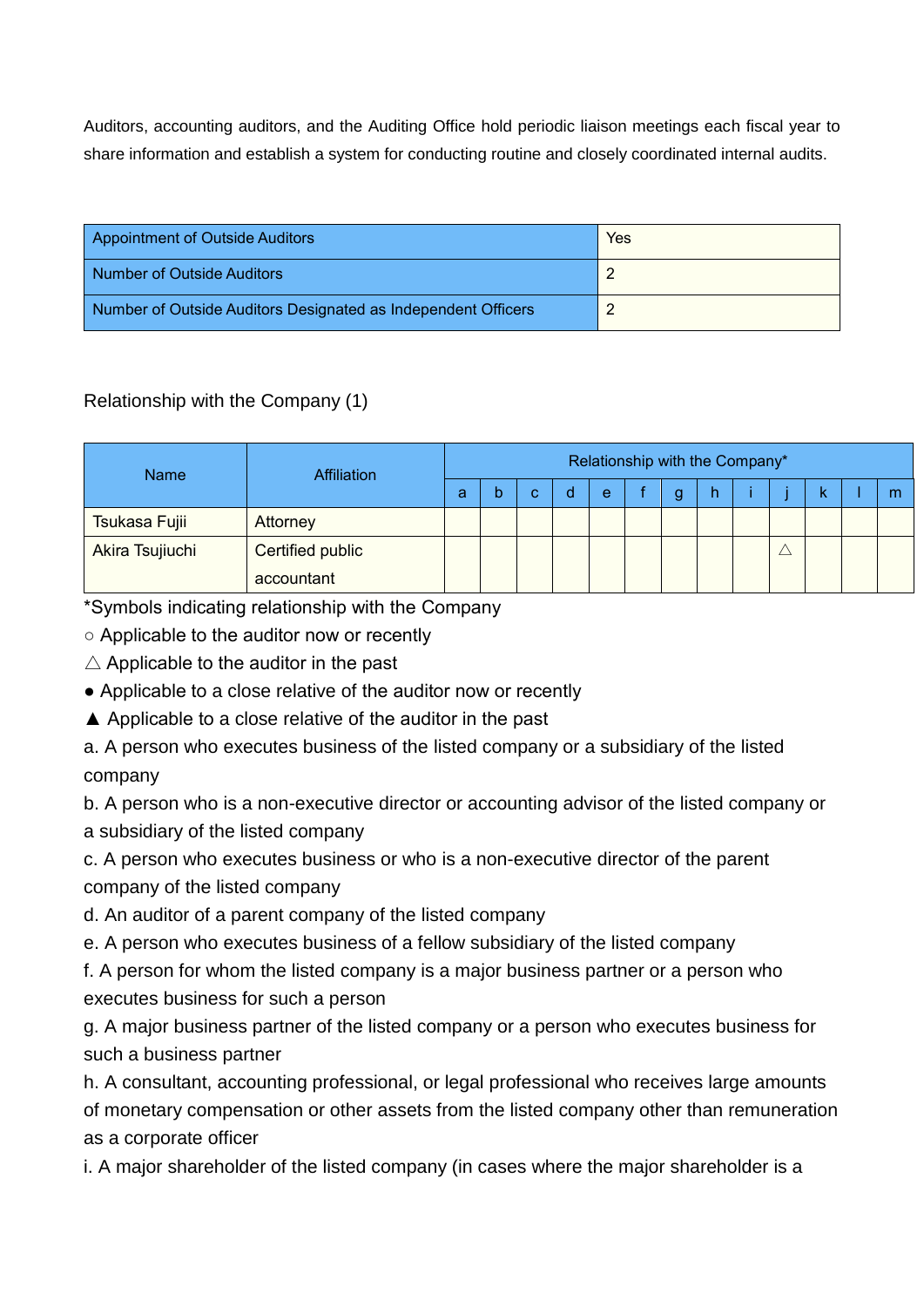corporation, a person who executes business of such a corporation) j. A person (said individual only) who executes business of a business partner of the listed company (persons to whom items f, g, or h above do not apply) k. A person (said individual only) who executes business of an entity holding crossdirectorships or cross-auditorships with the listed company l. A person (said individual only) who executes business of an entity to whom the listed company makes donations

m. Other

| <b>Name</b>     | Independe     | Supplementary Explanation of  | <b>Reason for Appointment</b>                   |
|-----------------|---------------|-------------------------------|-------------------------------------------------|
|                 | nt Officer    | <b>Applicable Items</b>       | (including reasons for designation as an        |
|                 | <b>Status</b> |                               | independent officer, if so designated)          |
| Tsukasa Fujii   | $\circ$       |                               | Mr. Fujii is an attorney at Tatsuno, Ozaki &    |
|                 |               |                               | Fujii Law Office and there is no business       |
|                 |               |                               | relationship between this office and the        |
|                 |               |                               | Company. He was selected as an outside          |
|                 |               |                               | corporate auditor based on the judgment that    |
|                 |               |                               | he can be expected to enhance the auditing      |
|                 |               |                               | function of the Company by conducting audits    |
|                 |               |                               | from a neutral and objective standpoint thanks  |
|                 |               |                               | to his wide ranging experience and insight      |
|                 |               |                               | cultivated as a lawyer.                         |
|                 |               |                               | The Company has designated him as an            |
|                 |               |                               | independent director because, in addition to    |
|                 |               |                               | the reasons stated above, he satisfies the      |
|                 |               |                               | requirements for independence in terms of       |
|                 |               |                               | appearance, and there is no risk of conflict of |
|                 |               |                               | interest with general shareholders in terms of  |
|                 |               |                               | objectivity and substance.                      |
| Akira Tsujiuchi | $\circ$       | Mr. Tsujiuchi was, until      | Mr. Tsujiuchi is an accountant at Tsujiuchi     |
|                 |               | resigning in June 2019, a     | Certified Public Accountant Office, and there   |
|                 |               | partner of Deloitte Touche    | is no business relationship between this office |
|                 |               | Tohmatsu LLC, which was the   | and the Company. He was selected as an          |
|                 |               | Company's accounting auditor, | outside corporate auditor because he has        |
|                 |               | until June 2020. The Company  | wide-ranging experience as a certified public   |

Relationship with the Company (2)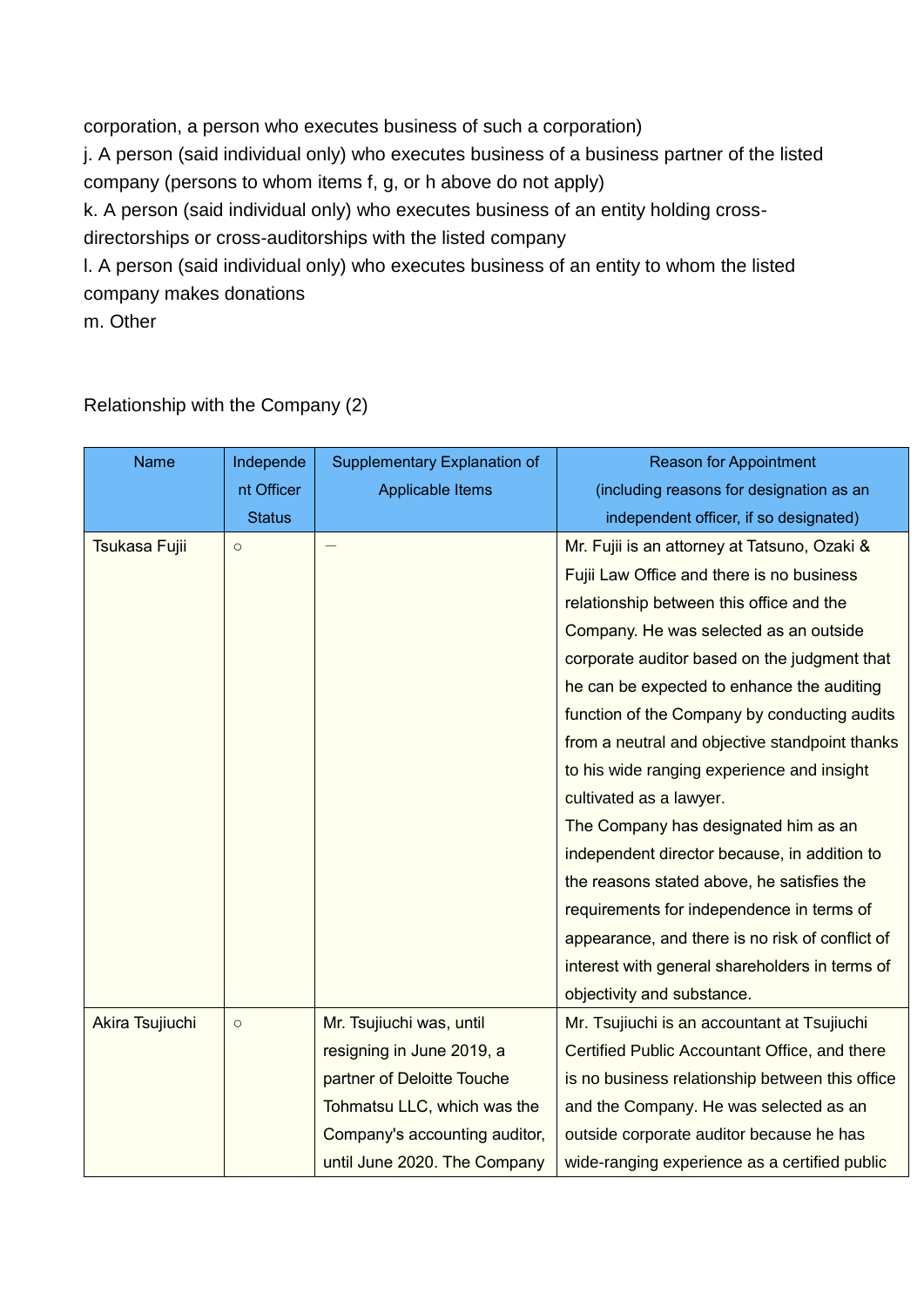|  | had requested auditing           | accountant and broad insight into finance and   |
|--|----------------------------------|-------------------------------------------------|
|  | services based on the            | accounting. Based on this experience and        |
|  | Financial Instruments and        | insight, he is expected to further enhance the  |
|  | Exchange Law, in addition to     | auditing function of the Company by             |
|  | auditing services based on the   | conducting audits from a neutral and objective  |
|  | Companies Act, from this         | standpoint.                                     |
|  | auditing firm, but the amount of | The Company has designated him as an            |
|  | such transactions involved less  | independent director because, in addition to    |
|  | than 0.03% of the consolidated   | the reasons stated above, he satisfies the      |
|  | net sales of both companies,     | requirements for independence in terms of       |
|  | and therefore there are no       | appearance, and there is no risk of conflict of |
|  | restrictions on the performance  | interest with general shareholders in terms of  |
|  | of his duties as an auditor.     | objectivity and substance.                      |

#### [Matters Relating to Independent Officers]

| Current Number of Independent Officers |  |
|----------------------------------------|--|
|                                        |  |

### Other Matters Relating to Independent Officers

-

## [Matters Relating to Incentives]

| Status of Implementation of Measures Concerning the Granting of | Introduction of performance- |
|-----------------------------------------------------------------|------------------------------|
| l Incentives to Directors                                       | linked stock-based           |
|                                                                 | compensation system          |

### Supplementary Explanation of Applicable Items

The Company introduced this system, which received approval at the 13th Ordinary General Meeting of Shareholders held on June 29, 2017, in order to clarify the correlation between the Company's business performance and stock value and directors' remuneration, and to raise awareness of the need for directors to contribute to improving the Company's business performance and increasing corporate value over the medium to long term by sharing the benefits and risks of stock price fluctuations with shareholders, so that they not only enjoy the benefits of stock price increases but also bear the risks of stock price declines. For an overview of this system, please refer to [Matters Relating to Directors' Compensation] below.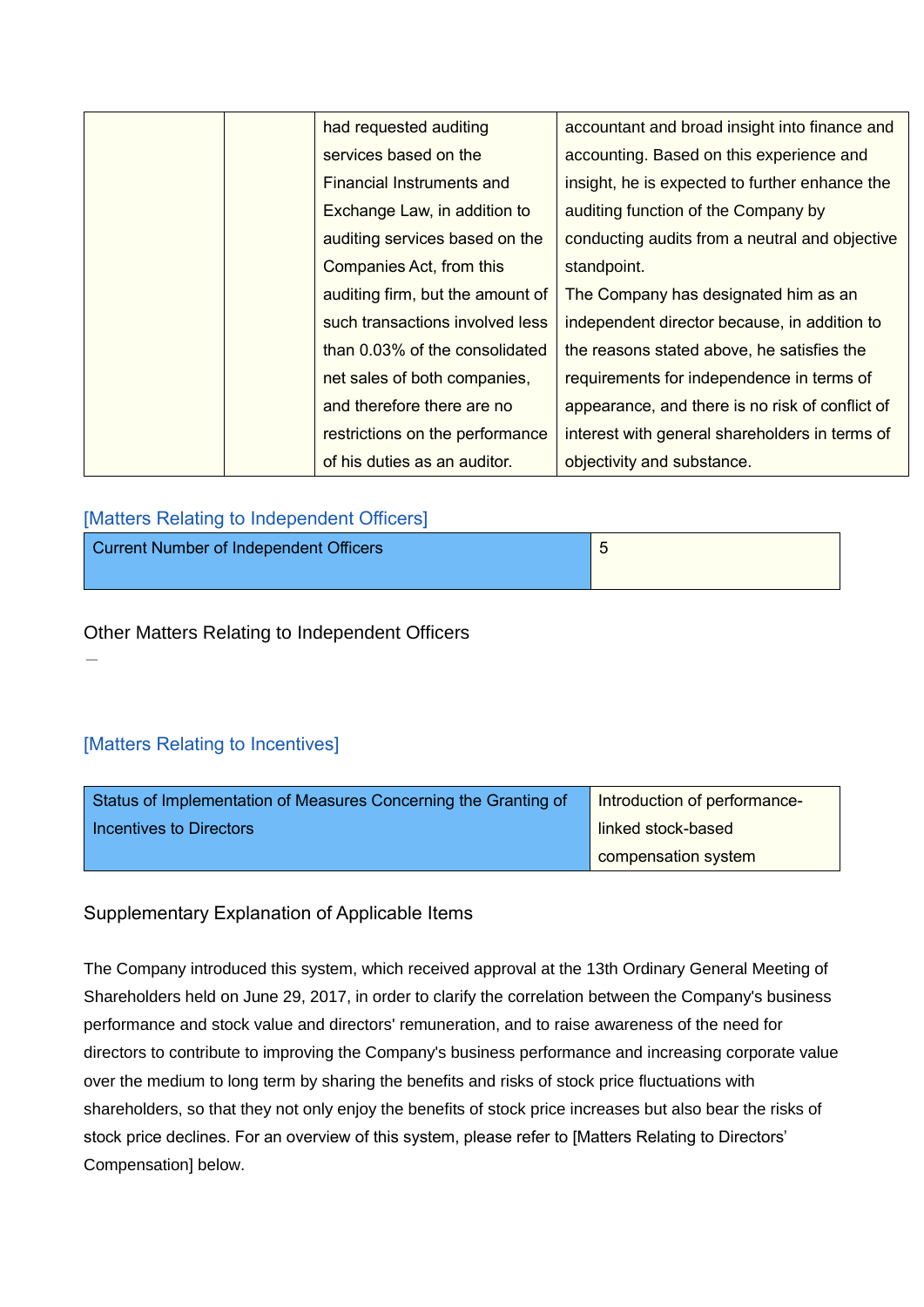| Persons Eligible for Stock - |  |  |
|------------------------------|--|--|
| <b>Options</b>               |  |  |

#### Supplementary Explanation of Applicable Items

#### [Matters Relating to Directors' Compensation]

-

| Status of Disclosure (of Individual Directors'<br>Compensation) | Individual compensation not disclosed |
|-----------------------------------------------------------------|---------------------------------------|
|                                                                 |                                       |

Supplementary Explanation of Applicable Items

Compensation to directors and auditors of the Company for the fiscal year ended March 31, 2021 is as follows.

Compensation paid to nine directors: 120 million yen

(Of which, basic compensation: 90 million yen, bonuses: 18 million yen, stock-based compensation: 11 million yen)

Compensation paid to four auditors: 45 million yen

Compensation paid to five outside directors: 46 million yen

In addition to the above, a total of 117 million yen (including 89 million yen in basic compensation, 12 million yen in bonuses, and 15 million yen in stock-based compensation) was paid to six directors and 36 million yen in basic compensation (including 12 million yen for one external auditor) was paid to three auditors at consolidated subsidiaries where they concurrently serve.

The aforementioned information is disclosed in the business report and the annual securities report, and the business report is posted on the Company's website within the convocation notices for Ordinary General Shareholders Meetings (URL: https://www.gs-yuasa.com/jp/ir/meeting.php).

| Policy for Determining Amount or Calculation Method of Compensation | Established |
|---------------------------------------------------------------------|-------------|
|---------------------------------------------------------------------|-------------|

#### Disclosed Details of Policy for Determining Amount or Calculation Method of Compensation

1. Basic policy on director compensation

The Company's basic policy is to set director remuneration standards and systems giving consideration to the securing and retaining of outstanding human resources and motivating them to enhance business performance in order to continuously increase corporate value and strengthen corporate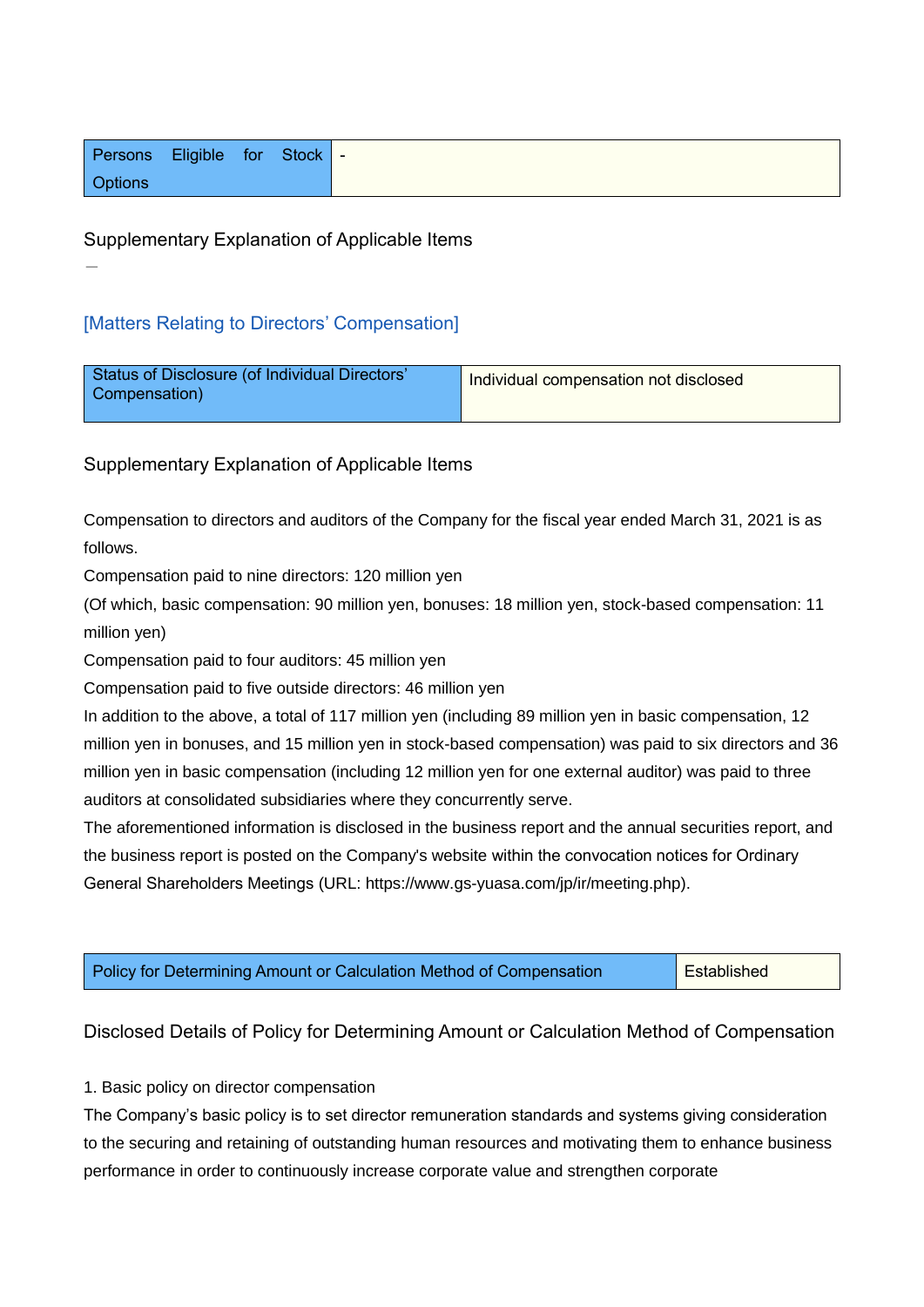competitiveness.

2. Policy for determining the details of individual directors' compensation, etc.

Directors' remuneration consists of basic remuneration, annual bonuses, and stock-based remuneration.

(1) Policy for determining the amount of basic compensation (monetary compensation) The amount of basic compensation is determined by taking into consideration the standard amount according to the position of each Director, the consolidated performance of the Company, the performance evaluation of each department and individual, and the standards of listed companies that are of a similar scale to that of the Company.

(2) Details of performance-linked compensation, etc., and the policy for determining the amount and calculation method of the number

To function as an incentive to improve short-term performance, annual bonuses are determined based on the degree of improvement in consolidated performance (net income attributable to shareholders of the parent company) from the previous fiscal year and the degree to which targets have been attained, and are distributed in July after obtaining the approval of shareholders at each Ordinary General Meeting of Shareholders.

Stock-based remuneration is medium- to long-term performance-linked compensation, in which fixed points are granted monthly depending on the recipient's position and other factors, and predetermined performance-linked points are granted on the day of the Ordinary General Meeting of Shareholders based on the degree of achievement of medium-term management plan targets, and shares corresponding to the number of points are then delivered when directors leave their position. The performance-based points are evaluated based on consolidated net sales, operating income ratio before amortization of goodwill, and ROIC.

However, from the perspective of ensuring independence, annual bonuses and stock-based compensation are not provided to outside directors.

3. Policy for determining the ratio of the amount of basic compensation and the amount of performancelinked compensation, etc. to the amount of compensation, etc. for each individual director As for the ratio of compensation per type of director, the weight of performance-linked compensation increases for the higher positions, while taking into account the compensation levels at companies that are of a similar scale to that of the Company as a benchmark.

4. Items related to the determination of the details of individual compensation, etc. for each director As for the amount of individual compensation, the amount of basic compensation for each director and bonus amounts are determined based on the degree of achievement of each director's targets, after the president is delegated the authority to determine the specific details by the Board of Directors. The Board of Directors consults the Nomination and Compensation Committee on the fairness and appropriateness of the draft proposals prepared by the president to ensure that the president exercises his authority appropriately within the limit of the amount of remuneration approved by the General Meeting of Shareholders, and receives a report on the results of the consultation.

5. Auditors' compensation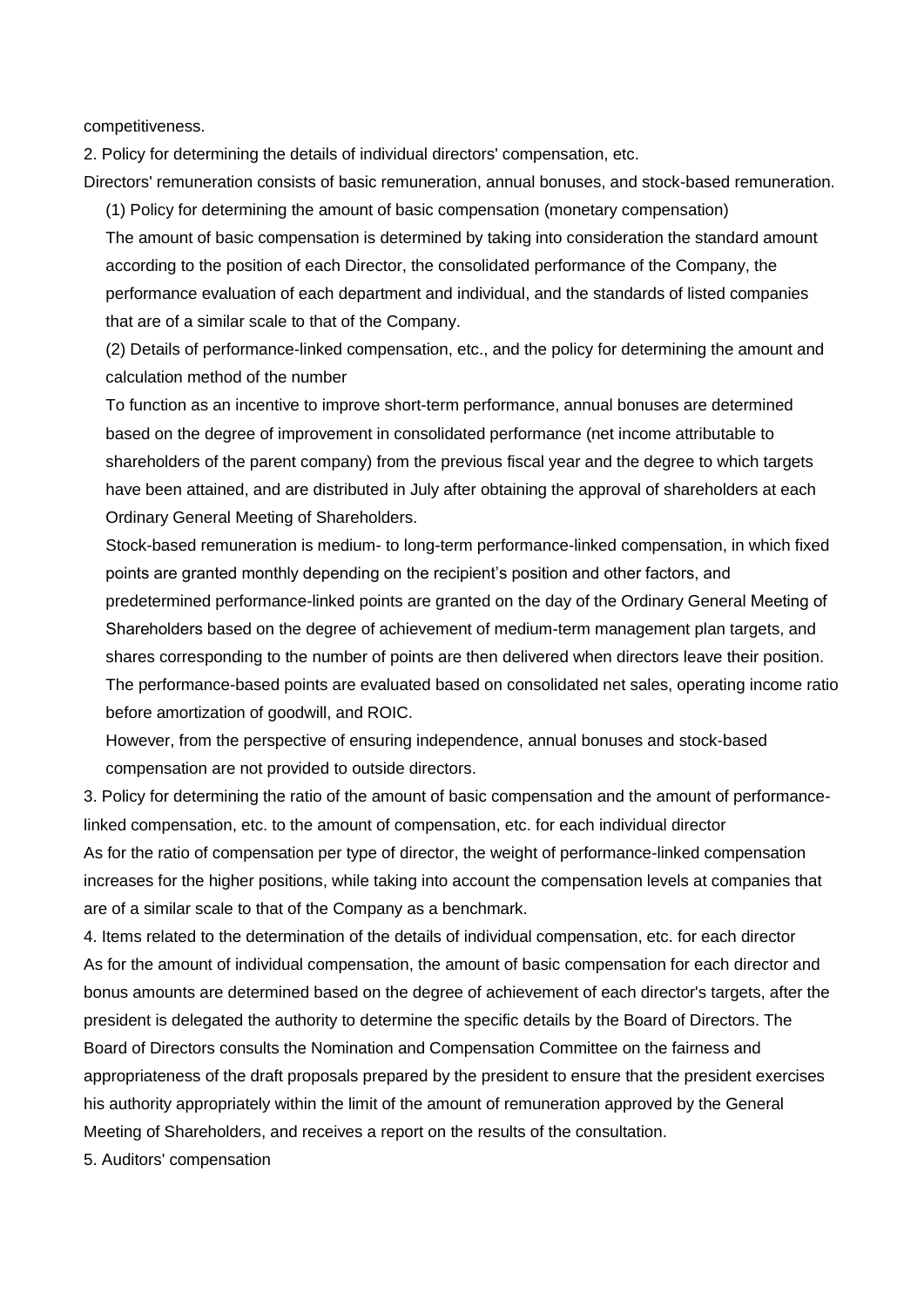Due to the nature of the auditing function, compensation for Auditors is not linked to business performance, and only a fixed amount is paid.

## [Support System for Outside Directors (Outside Auditors)]

With respect to the main activities of outside directors and outside corporate auditors, the secretariats for each committee and the secretarial office play a central role in providing support. In addition to distributing the materials for Board of Directors meetings in advance, when necessary, the relevant departments individually provide advance explanations of important matters.

2. Matters Relating to Business Execution, Auditing/Oversight, Nomination, and Remuneration Decision-Making Functions (Overview of Current Corporate Governance Structure)

The Company has chosen the "Company with a Board of Corporate Auditors" corporate governance system. In addition to this, the Company has established a corporate governance system that includes an internal audit system and other systems appropriate to the Group's structure. In addition, functions are shared between the Company (GS Yuasa Corporation, a pure holding company) and GS Yuasa International Ltd. (the core operating subsidiary). While GS Yuasa International Ltd. has been made the main decision-making body for business execution in the Group to improve agility, the Company focuses on the formulation of management strategies for the entire Group's business, and control of the entire Group's business, and supervision of the execution of the Group's business, thereby enhancing and strengthening the management system and improving the transparency and efficiency of management. An outline of this is as follows.

(1) The Board of Directors consists of seven directors (including one female director), including three outside directors who are independent from management. The president serves as the chair of Board of Directors meetings which are held once a month, in principle, with extraordinary meetings held as necessary, or resolutions or reports are made in writing. To ensure that outside directors can fully exercise their monitoring functions at meetings of the Board of Directors, in addition to the support provided by the Board of Directors secretariat and secretarial office, etc., relevant divisions provide advance explanations on important matters on an individual basis as necessary. As the Company is a pure holding company, the Board of Directors of the Company makes decisions on medium- and longterm strategies for the Group in an integrated manner, thereby speeding up the decision-making process.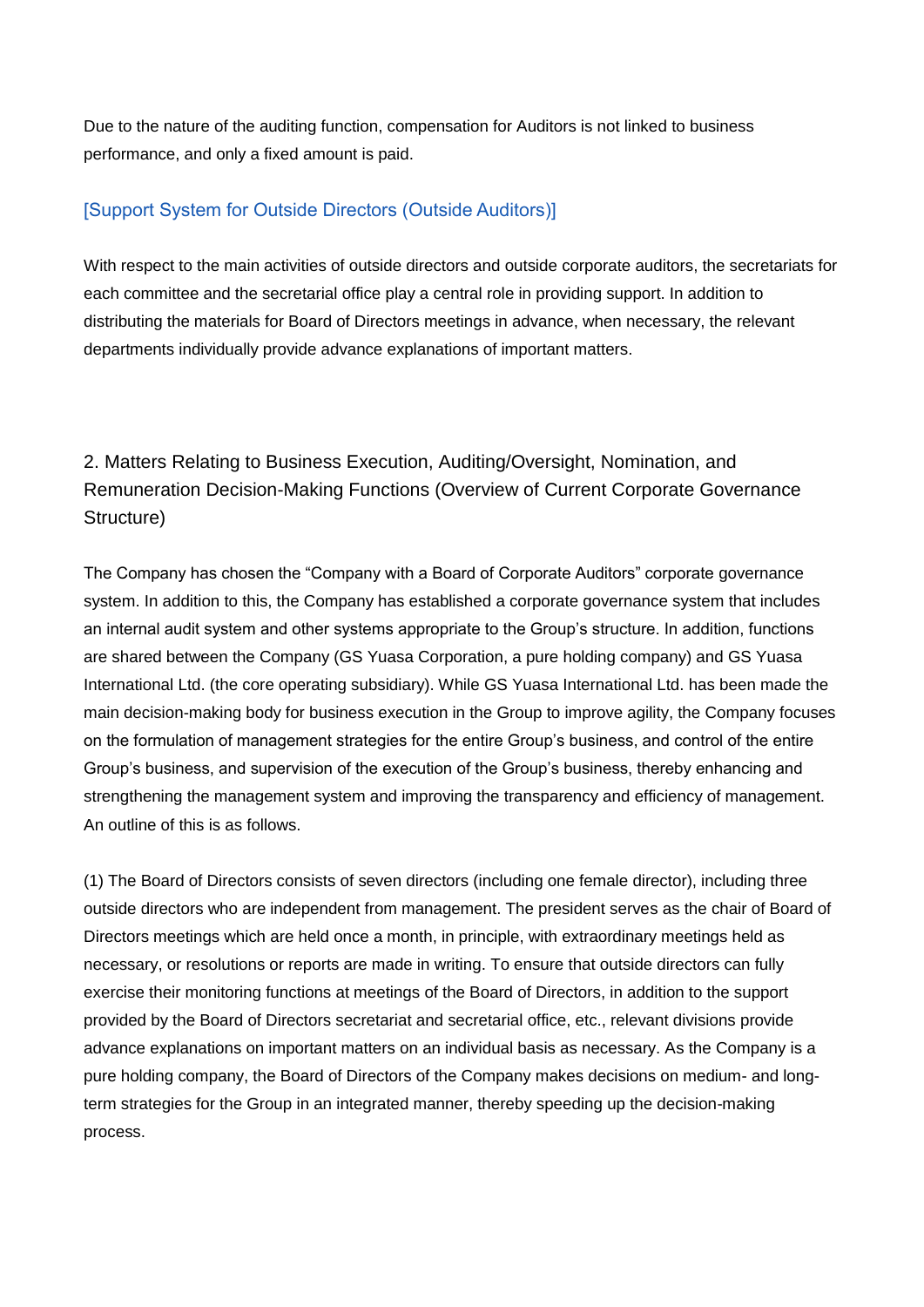(2) The Board of Auditors consists of four auditors (of which none are female), including two outside corporate auditors who are independent from management. A full-time corporate auditor serves as the chair of Board of Auditors meetings, which are held once a month in principle. In addition to attending meetings of the Board of Directors, the Group Risk Management Committee, and other important meetings, the auditors offer their opinions and recommendations. The Board of Auditors conducts appropriate audits by interviewing directors and employees about the execution of their duties, etc., inspecting important approval documents and resolution documents, etc., examining the status of assets, and receiving reports from directors and employees, etc. at important meetings on the status of business and risk management, etc., to fulfill their management monitoring functions. In addition, the Company have appointed three persons to assist the auditors in the execution of their duties and provide necessary assistance as required.

(3) The Company has established the Nomination and Compensation Committee as a non-statutory advisory body to the Board of Directors for the purpose of strengthening the independence, objectivity and accountability of the Board of Directors' functions related to the nomination and compensation of directors. The Nomination and Compensation Committee is comprised of five directors, including three outside directors who are independent of management. The committee is chaired by an outside director, and discusses matters referred to it by the Board of Directors, and reports the results of these discussions to the Board of Directors.

(4) To manage and promote various risks related to the Group's management and to share necessary information, Group Risk Management Committee meetings are held twice a year in principle. Group Risk Management Committee meetings are attended by the president, directors, and auditors of the Company, as well as the presidents of major subsidiaries, general managers of business units, and division heads. The meetings are chaired by the president, who is an internal director.

(5) Internal audits are conducted by 10 members of the Auditing Office in accordance with the Internal Audit Regulations. The Auditing Office prepares an audit plan for each fiscal year, conducts operational audits, accounting audits, and special mission audits, provides guidance for improvement, and promptly reports the results to the president as well as relevant persons and departments.

The Company also works closely with the auditors and the accounting auditor to strengthen their respective management functions. The Company changed its accounting auditor at the 16th Ordinary General Meeting of Shareholders held on June 26, 2020, appointing KPMG AZSA LLC as its new accounting auditor, and has concluded an audit contract for audits under the Companies Act and audits under the Financial Instruments and Exchange Act. The audits are conducted in accordance with generally accepted auditing standards. In addition to the certified public accountants listed below, there were 24 certified public accountants, eight individuals who had passed the accountant examination, and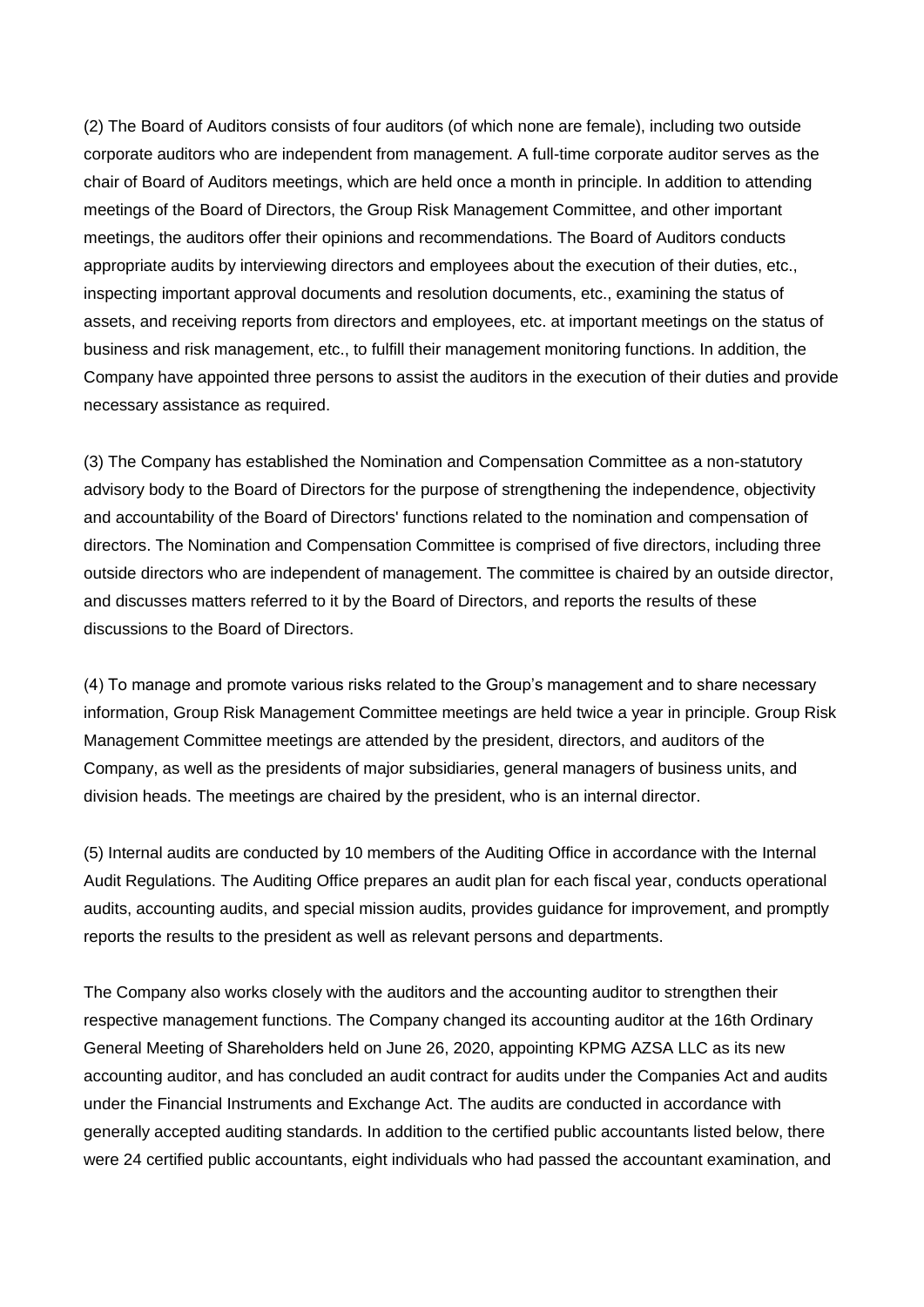17 other individuals who assisted in the audit of the Company. Designated limited liability partner, engagement partner: Motohiro Tanaka Designated limited liability partner, engagement partner: Hiroshi Miura Designated limited liability partner, engagement partner: Tetsuo Yamada

The Company has entered into agreements with outside directors and outside corporate auditors (excluding full-time officers) to limit their liability for damages as stipulated in Article 423, Paragraph 1 of the Companies Act in accordance with the provisions of Article 427, Paragraph 1 of said act. The maximum amount of liability for damages under this contract is the higher of either 10 million yen for both outside directors and outside corporate auditors or the minimum liability amount stipulated in Article 425, Paragraph 1 of the Companies Act.

### 3. Reason for Selection of the Current Corporate Governance Structure

The Company has established the system described in the preceding paragraph in order to realize its basic approach to corporate governance. The Company is also striving to strengthen corporate governance through ongoing efforts.

The following is a list of specific initiatives taken in recent years.

(1) To strengthen the independence, objectivity, and accountability of the Board of Directors' functions related to the nomination and compensation of senior management and directors, the Nomination and Compensation Committee has been established as a non-statutory advisory body to the Board of Directors. The Nomination and Compensation Committee deliberates on matters submitted to it by the Board of Directors, and reports the results of its deliberations to the Board of Directors.

(2) The Company, as a holding company, and its operating subsidiaries fulfil different functions. Business execution functions are consolidated under the operating subsidiaries to enhance business execution agility, while the Company focuses on the control and supervision of the entire Group's business to enhance and strengthen the management system and has put in place a governance system to improve the transparency and efficiency of management.

(3) To further strengthen the supervisory functions of the Board of Directors as well as to further increase the transparency and fairness of management, the Company has appointed several outside directors who are independent of management.

In addition to the current system, the Company has adopted this system because it believes that the corporate governance of the Company will function sufficiently through continuous efforts to strengthen corporate governance.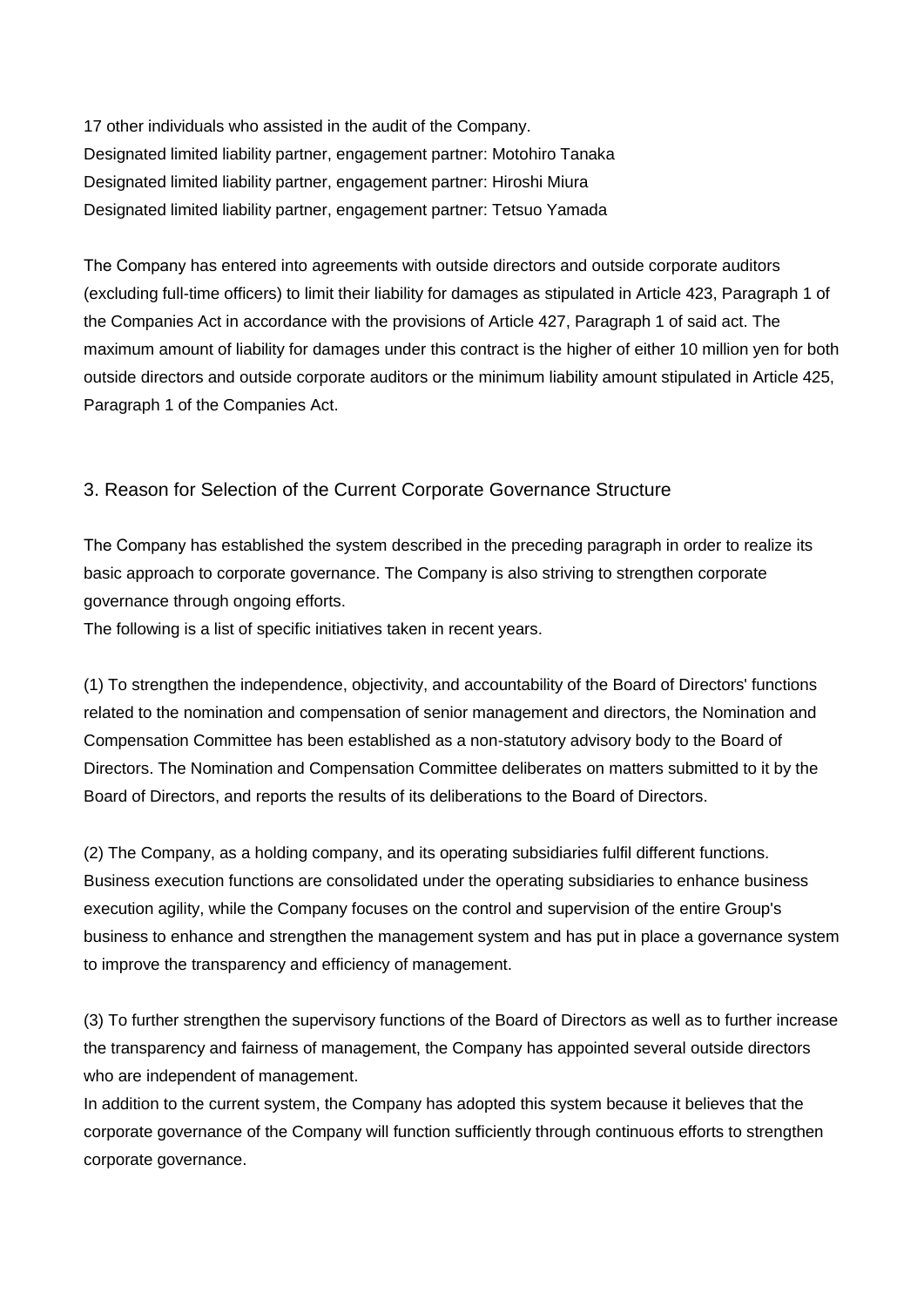# *III. Status of Implementation of Measures Relating to Shareholders and Other Stakeholders*

1. Status of Measures to Invigorate Shareholders Meetings and Facilitate the Exercise of Voting Rights

|                                                                                                                                                                                                                  | <b>Supplementary Explanation</b>                                                                                                                                                                                                                                                                                                                                                                                                                             |
|------------------------------------------------------------------------------------------------------------------------------------------------------------------------------------------------------------------|--------------------------------------------------------------------------------------------------------------------------------------------------------------------------------------------------------------------------------------------------------------------------------------------------------------------------------------------------------------------------------------------------------------------------------------------------------------|
| <b>Early Distribution of Shareholder</b><br><b>Meeting Convocation Notices</b>                                                                                                                                   | Sent three weeks prior to the date of Shareholders Meetings.                                                                                                                                                                                                                                                                                                                                                                                                 |
| <b>Exercise of Voting Rights by Electronic</b><br><b>Means</b>                                                                                                                                                   | Since the 12th Ordinary General Meeting of Shareholders<br>held in June 2016, the Company has adopted the exercise of<br>voting rights by electronic means (such as via the Internet). In<br>addition, from the 17th Ordinary General Meeting of<br>Shareholders held in June 2021, the Company has adopted<br>"Smart Voting", which enables shareholders to log in to an<br>electronic exercise of voting rights website by scanning a QR<br>code.          |
| Participation in a Platform for<br><b>Electronic Exercise of Voting Rights</b><br>and Other Measures to Improve the<br><b>Environment for the Exercise of Voting</b><br><b>Rights by Institutional Investors</b> | Since the 12th Ordinary General Meeting of Shareholders<br>held in June 2016, the Company has adopted the electronic<br>voting platform operated by ICJ, Inc. As a result, the Company<br>has facilitated the examination of agenda items from the date<br>of dispatch of convocation notices, allowing sufficient time to<br>make decisions for or against.                                                                                                 |
| Provision of English-Language<br><b>Summaries of Convocation Notices</b>                                                                                                                                         | Since the 14th Ordinary General Meeting of Shareholders<br>held in June 2018, portions of convocation notices (as well<br>as reference documents for each Ordinary General Meeting<br>of Shareholders) have been translated into English and<br>posted at the Tokyo Stock Exchange, the electronic voting<br>platform, and the Company's website.                                                                                                            |
| Other                                                                                                                                                                                                            | In addition to posting convocation notices on TD-NET and the<br>Company's website prior to the dispatch of convocation<br>notices for shareholders meetings, the Company is working<br>to invigorate shareholders meetings by providing more visual<br>content using computers and projectors.<br>In addition, starting this year, we are planning to post video<br>recordings of shareholders meetings online, following the<br>conclusion of each meeting. |

# 2. Status of Investor Relations Activities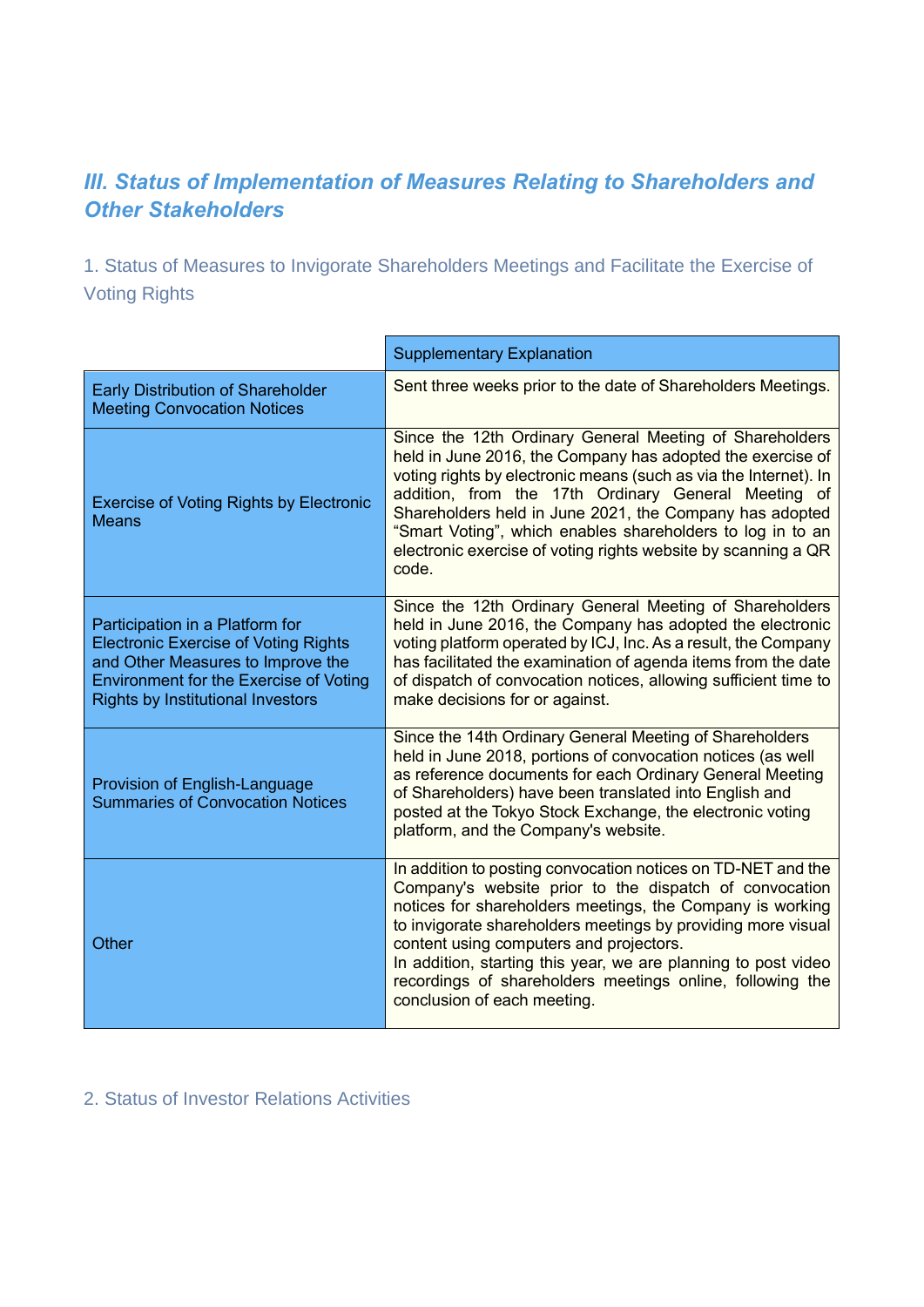|                                                                                             | <b>Supplementary Explanation</b>                                                                                                                                                                                                                                                                                                                                                                                    | Explanation<br>by<br>Company<br>Representatives |
|---------------------------------------------------------------------------------------------|---------------------------------------------------------------------------------------------------------------------------------------------------------------------------------------------------------------------------------------------------------------------------------------------------------------------------------------------------------------------------------------------------------------------|-------------------------------------------------|
| Disclosure policy creation and<br>publication                                               | Posted on the Investor Relations section of the<br>Group's website.<br>(Japanese)<br>https://www.gs-<br>yuasa.com/jp/ir/disclosure_policy.php<br>(English)<br>https://www.gs-<br>yuasa.com/en/ir/disclosure_policy.php                                                                                                                                                                                              |                                                 |
| <b>Holding of Regular Briefings</b><br>for Individual Investors                             | The Company participates in briefings hosted by<br>securities companies. In addition, the Company<br>disseminates information through its website.                                                                                                                                                                                                                                                                  | Not available                                   |
| <b>Holding of Regular Briefings</b><br>for Analysts and Institutional<br><b>Investors</b>   | The Company holds quarterly financial results<br>briefings (1st quarter and 3rd quarter are telephone<br>briefings) and posts videos of the financial results<br>briefings (excluding telephone briefings) in the<br>Investor Relations section of the Company's website.<br>In addition, the Company receives regular individual<br>visits, office visits, and conference calls by and with<br>domestic investors. | Available                                       |
| <b>Holding of Regular Briefings</b><br>for Overseas Investors                               | Videos (in English) of financial results briefings held<br>in Japan are posted in the Investor Relations section<br>of the Company's website.<br>In addition, the Company receives periodic individual<br>visits, office visits, and conference calls by and with<br>overseas investors, and participates in conferences<br>for overseas investors held in Japan and overseas<br>by securities companies.           | Available                                       |
| <b>Posting of Investor Relations</b><br>Materials on the Website                            | Financial<br>disclosure<br>results,<br>materials,<br>timely<br>financial<br>results<br>presentation<br>materials.<br>shareholders<br>meeting<br>convocation<br>notices,<br>securities reports and quarterly reports, reports for<br>shareholders, GS Yuasa Report, etc. are posted on<br>the Company's website.                                                                                                     |                                                 |
| <b>Establishment of Investor</b><br><b>Relations-Related Department</b><br>(Contact Person) | The Corporate Office is in charge of Investor<br>Relations.                                                                                                                                                                                                                                                                                                                                                         |                                                 |

# 3. Status of Measures Relating to Respect for the Positions of Stakeholders

|                                                                                  | Supplementary Explanation                                                                                                                           |
|----------------------------------------------------------------------------------|-----------------------------------------------------------------------------------------------------------------------------------------------------|
| Rules on Respect for<br>l Stakeholder Positions in<br>Internal Regulations, etc. | The Company has stipulated this by clarifying the code of conduct based<br>on the values and ethics demanded by society in its CSR Code of Conduct. |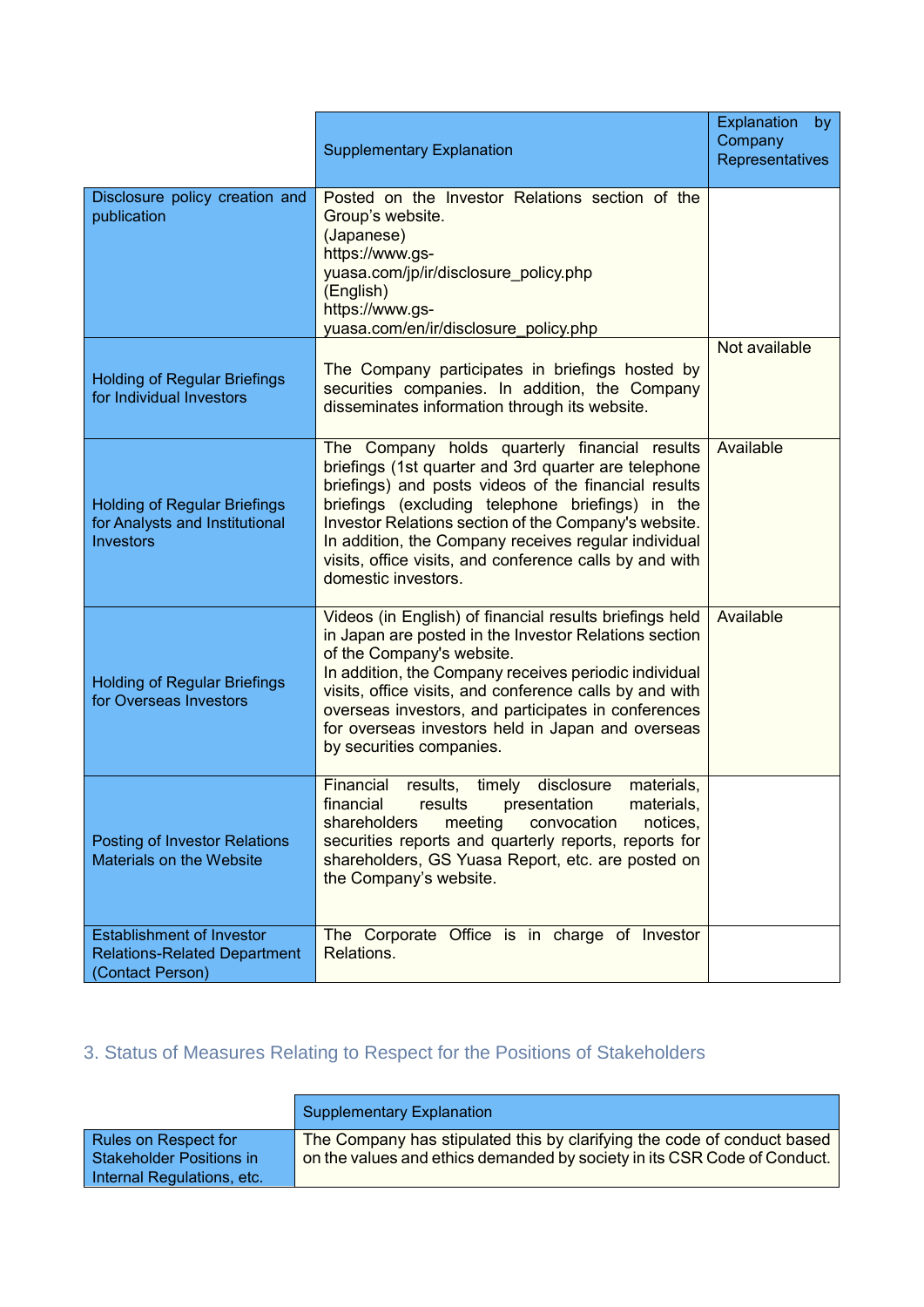| Implementation of<br>Environmental<br>Conservation Activities,<br><b>CSR Activities, etc.</b>          | The Company works with suppliers to promote "Green Procurement" in<br>order to ensure environment-friendly procurement of raw materials and<br>parts.<br>In addition, to further bolster CSR activities, the Company has clarified<br>priority issues to be addressed and is conducting CSR activities focused<br>on these issues. These efforts are published in the GS Yuasa Report and<br>on the Company's website.  |
|--------------------------------------------------------------------------------------------------------|-------------------------------------------------------------------------------------------------------------------------------------------------------------------------------------------------------------------------------------------------------------------------------------------------------------------------------------------------------------------------------------------------------------------------|
|                                                                                                        | The Company's website:                                                                                                                                                                                                                                                                                                                                                                                                  |
|                                                                                                        | https://www.gs-yuasa.com/jp/ir/annualreport.php                                                                                                                                                                                                                                                                                                                                                                         |
| Formulation of Policies,<br>etc., Related to the<br>Provision of Information to<br><b>Stakeholders</b> | The Company discloses information in a timely and appropriate manner in<br>accordance with the Financial Instruments and Exchange Act and the rules<br>on timely disclosure, etc. of financial instruments exchanges.                                                                                                                                                                                                   |
| Other                                                                                                  | (Status of women's participation in the workplace)<br>In every aspect of the Company's activities, including recruitment,<br>placement, promotion, and education and training, the Company strives to<br>respond to the needs of employees according to their abilities and<br>achievements without distinction based on gender.<br>The Company is also proactive in promoting female employees to higher<br>positions. |

 $\blacksquare$ 

 $\mathbf{r}$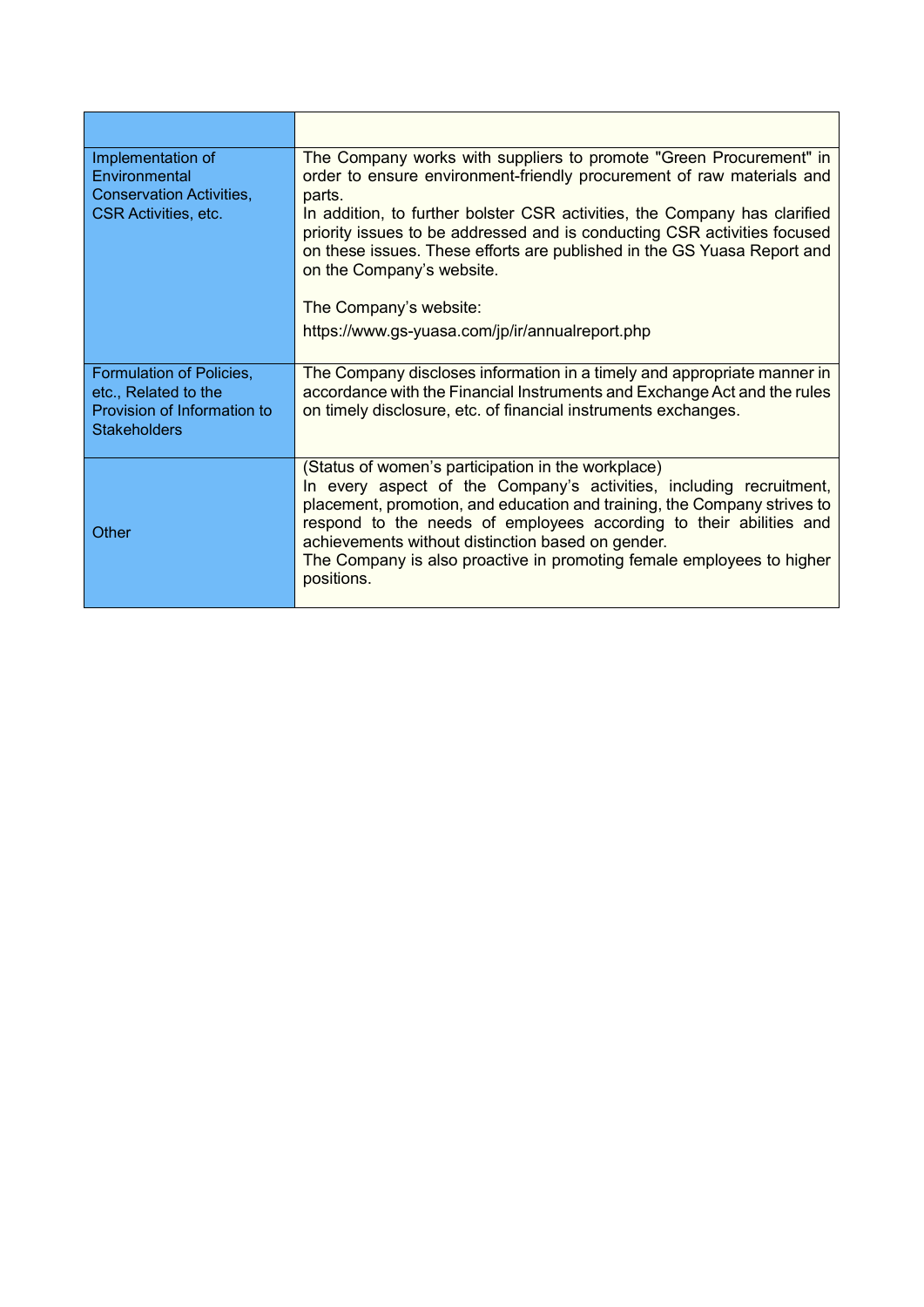# *IV. Matters Relating to the Internal Control System*

### 1. Basic Approach to the Internal Control System and Implementation Status

The Company has formulated a basic approach regarding the establishment of internal control systems, and in particular is working to improve the Group's compliance with laws and regulations and the Articles of Incorporation, as well as its risk management system and operational efficiency. The status of the system is as follows.

(1) System for compliance with laws and regulations and the Articles of Incorporation of the Group a. Establishment of CSR Policy and CSR Code of Conduct as guidelines and codes of conduct to be observed by directors and employees in the execution of their duties.

b. Establishment of the CSR Committee to identify important issues related to CSR and promote various measures in a systematic manner.

c. Establishment of the Group Risk Management Committee to carry out systematic initiatives for the Group

- d. Methodical implementation of education within the Group
- e. Establishment of an internal Group whistleblower reporting channel and an external whistleblower reporting channel

f. Establishment of internal or Group rules in compliance with laws and regulations and the Articles of Incorporation

(2) Risk management system

The Group has established risk management rules and regulations to prevent the occurrence of crises that may have a significant impact on the Group's management, as well as a system to minimize the impact of actual crises and promptly return to normalcy.

(3) Streamlining of business

a. The Company ensures that decision-making is carried out efficiently in the Group by thoroughly implementing rules governing administrative authority, the management rules on affiliated companies, and the Group approval system.

b. The Company is working to streamline and digitalize operations.

#### (4) Systems to support the duties of auditors

- a. Granting to auditors of the right to express human resources-related opinions on employees assigned as assistants
- b. Establishment of a system in which auditors have the right to direct and order the work of those assigned to assist them in their duties.
- c. Establishment of a system for reporting to auditors and prohibition of disadvantageous treatment of those making such reports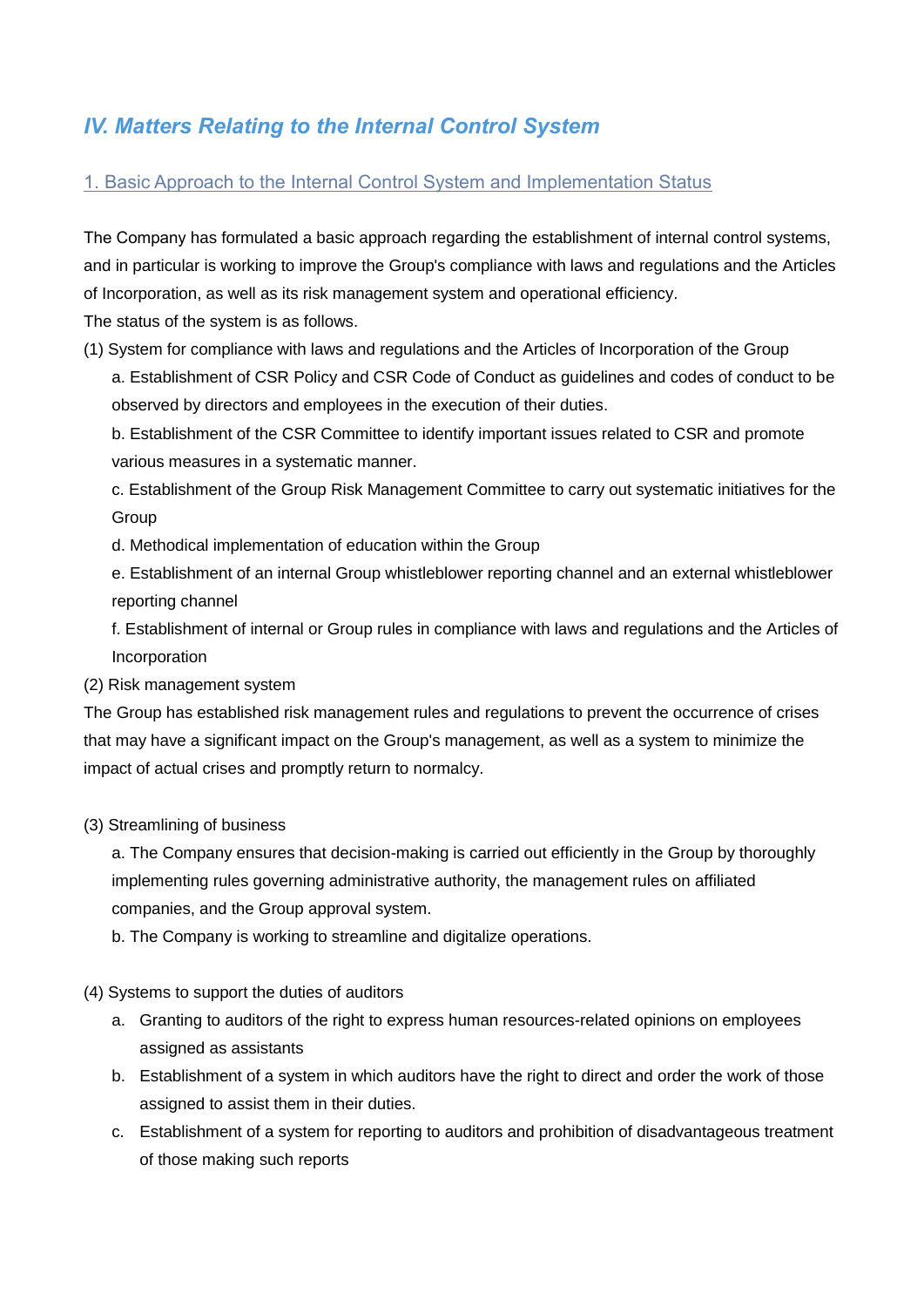- d. Budgeting of expenses, etc. for audits by corporate auditors
- e. Implementation of regular meetings for exchange of opinions with directors
- f. Implementation of regular meetings for exchange of opinions with internal audit department (5) Other

To ensure the appropriateness of the Group's operations, the Auditing Office (the internal audit department) conducts internal audits of the Company and key Group companies.

Also, in order to appropriately ensure internal control of financial reporting, the Group has formulated internal control rules on financial reporting and has established an internal control office to deliberate on and promote systems and frameworks for internal control over financial reporting in the Group.

### 2. Basic Approach to Exclusion of Anti-social Forces and Implementation Status

To prevent interference by anti-social forces in management activities and to prevent damage caused by such forces, in its basic internal control policy to ensure that the execution of duties by directors and employees complies with laws and regulations and the articles of incorporation, the Company specifies that it will take a resolute stance against unreasonable demands by anti-social forces that threaten social order and safety, and will develop a system that entirely precludes any business or other relationships with anti-social forces. In its CSR Code of Conduct, the Company has clarified its policy of (1) prohibiting the provision of benefits related to the exercise of shareholder rights, (2) prohibiting transactions with anti-social forces, and (3) blocking relationships with anti-social forces. This policy has been made known to all employees in accordance with the CSR Code of Conduct.